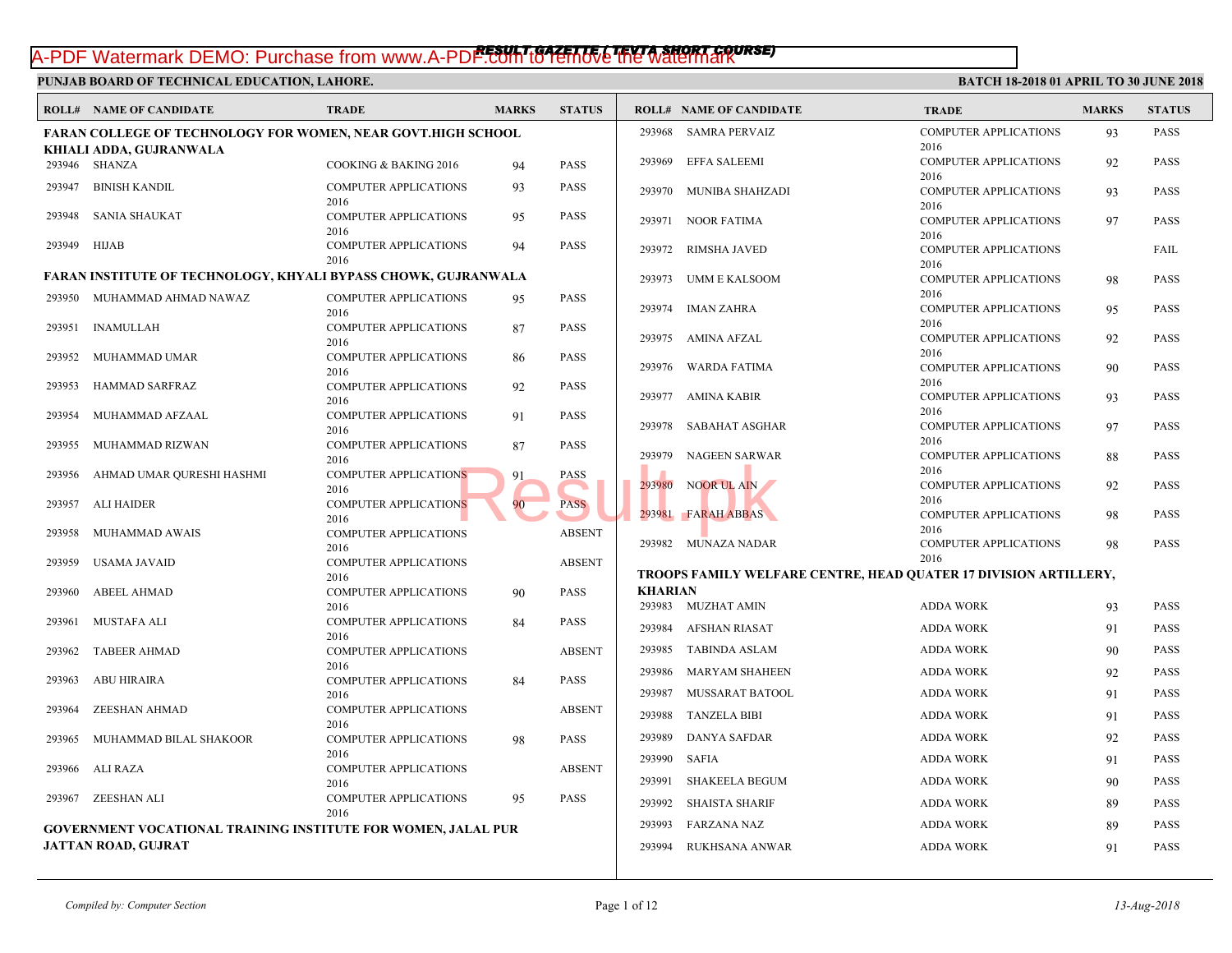|        | PUNJAB BOARD OF TECHNICAL EDUCATION, LAHORE.              |                                      |              |               |        |                                |                     |
|--------|-----------------------------------------------------------|--------------------------------------|--------------|---------------|--------|--------------------------------|---------------------|
|        | <b>ROLL# NAME OF CANDIDATE</b>                            | <b>TRADE</b>                         | <b>MARKS</b> | <b>STATUS</b> |        | <b>ROLL# NAME OF CANDIDATE</b> | <b>TRAL</b>         |
| 293995 | <b>SADIA BASHIR</b>                                       | <b>ADDA WORK</b>                     | 89           | <b>PASS</b>   |        | 294022 SHAFAQ PARVEEN          | <b>COMP</b>         |
| 293996 | <b>SHAKEELA NAZ</b>                                       | <b>ADDA WORK</b>                     | 90           | <b>PASS</b>   |        |                                | 2016<br><b>COMP</b> |
| 293997 | <b>MOMNA EFFAT</b>                                        | <b>ADDA WORK</b>                     | 86           | <b>PASS</b>   |        | 294023 SAIQA NOSHEEN           | 2016                |
| 293998 | <b>NADIA</b>                                              | <b>ADDA WORK</b>                     | 91           | <b>PASS</b>   | 294024 | <b>SUNDAS NAHEED</b>           | <b>COMP</b>         |
| 293999 | <b>SAMAN YOUSAF</b>                                       | <b>ADDA WORK</b>                     | 87           | <b>PASS</b>   | 294025 | HINA BATOOL                    | 2016                |
|        |                                                           |                                      |              |               |        |                                | <b>COMP</b><br>2016 |
| 294000 | <b>GHULAM FATIMA</b>                                      | <b>ADDA WORK</b>                     | 90           | <b>PASS</b>   | 294026 | ASMA                           | <b>COMP</b>         |
| 294001 | <b>GHAZALA NOREEN</b>                                     | <b>ADDA WORK</b>                     | 91           | <b>PASS</b>   |        |                                | 2016                |
| 294002 | <b>RAZIA BANO</b>                                         | <b>ADDA WORK</b>                     | 92           | <b>PASS</b>   |        | 294027 NOSHEEN NAWAZ           | <b>COMP</b><br>2016 |
| 294003 | RABIA JAVED                                               | <b>ADDA WORK</b>                     | 89           | <b>PASS</b>   | 294028 | NASIR HUSSAIN                  | <b>COMP</b>         |
| 294004 | <b>MADEHA AZIZ</b>                                        | <b>ADDA WORK</b>                     | 89           | <b>PASS</b>   |        |                                | 2016                |
| 294005 | <b>SHABNUM</b>                                            | <b>ADDA WORK</b>                     | 87           | <b>PASS</b>   | 294029 | RAZA RABBANI                   | <b>COMP</b><br>2016 |
| 294006 | SUMARIA                                                   | <b>ADDA WORK</b>                     | 84           | <b>PASS</b>   | 294030 | MOHSIN QURBAN                  | <b>COMP</b>         |
| 294007 | KHUSH NIDA                                                | <b>ADDA WORK</b>                     | 90           | <b>PASS</b>   |        |                                | 2016                |
|        |                                                           |                                      |              |               | 294031 | ZULQARNAIN HAIDER              | <b>COMP</b><br>2016 |
|        | MILITARY COLLEGE INSTITUTE OF INFORMATION TECHNOLOGY, G.T |                                      |              |               |        | 294032 FAIZAN ALI              | <b>COMP</b>         |
|        | ROAD,JHELUM, SARAI ALAMGIR<br>294008 MUHAMMAD HASEEB RIAZ | <b>COMPUTER APPLICATIONS</b>         |              | <b>ABSENT</b> |        |                                | 2016                |
|        |                                                           | 2016                                 |              |               | 294033 | NADEEM RAMZAN                  | <b>COMP</b><br>2016 |
| 294009 | ZAIN ALI                                                  | COMPUTER APPLICATIONS                | 54           | PASS          |        | 294034 SAIF ULLAH              | <b>COMP</b>         |
| 294010 | MUHAMMAD ARSHYAM                                          | 2016<br><b>COMPUTER APPLICATIONS</b> | 67           | <b>PASS</b>   |        |                                | 2016                |
|        |                                                           | 2016                                 |              |               | 294035 | <b>ABDUL AFTAB</b>             | <b>COMP</b><br>2016 |
| 294011 | UMAIR AHMAD                                               | <b>COMPUTER APPLICATIONS</b>         | 52           | <b>PASS</b>   |        | 294036 MUDASSAR RIAZ           | <b>COMP</b>         |
| 294012 | MUHAMMAD USMAN YASEEN                                     | 2016<br><b>COMPUTER APPLICATIONS</b> | 58           | <b>PASS</b>   |        |                                | 2016                |
|        |                                                           | 2016                                 |              |               | 294037 | MUHAMMAD JUNAID RAFEY          | <b>COMP</b><br>2016 |
| 294013 | MUHAMMAD HASHIR                                           | <b>COMPUTER APPLICATIONS</b>         |              | <b>ABSENT</b> | 294038 | MUHAMMAD SADAQAT               | <b>COMP</b>         |
| 294014 | <b>IRFAN AKRAM</b>                                        | 2016<br><b>COMPUTER APPLICATIONS</b> | 62           | <b>PASS</b>   |        |                                | 2016                |
|        |                                                           | 2016                                 |              |               | 294039 | AHTISHAM HUSSAIN               | <b>COMP</b><br>2016 |
| 294015 | MALIK AYAN AFTAB                                          | COMPUTER APPLICATIONS                | 54           | <b>PASS</b>   | 294040 | MUHAMMAD AMEER UL HASSAN       | <b>COMP</b>         |
| 294016 | FARHAT ALI SHAHEEN                                        | 2016<br>COMPUTER APPLICATIONS        | 57           | <b>PASS</b>   |        |                                | 2016                |
|        |                                                           | 2016                                 |              |               | 294041 | MUHAMMAD KHAWAR                | <b>COMP</b>         |
| 294017 | MAHNOOR                                                   | <b>COMPUTER APPLICATIONS</b>         | 54           | <b>PASS</b>   | 294042 | MUHAMMAD BALAL                 | 2016<br><b>COMP</b> |
| 294018 | <b>FIRZA NOREEN</b>                                       | 2016<br><b>COMPUTER APPLICATIONS</b> |              | <b>PASS</b>   |        |                                | 2016                |
|        |                                                           | 2016                                 | 57           |               |        | 294043 HABIB ULLAH             | <b>COMP</b>         |
| 294019 | NIMRA ZULFIQAR ALI                                        | <b>COMPUTER APPLICATIONS</b>         | 53           | <b>PASS</b>   |        | 294044 FAHAD ALI               | 2016<br><b>COMP</b> |
|        |                                                           | 2016                                 |              |               |        |                                | 2016                |
| 294020 | SADIA YAQOOB                                              | COMPUTER APPLICATIONS<br>2016        | 54           | <b>PASS</b>   | 294045 | MUHAMMAD ASAD JAVED            | <b>COMP</b>         |
| 294021 | <b>AREEJ AFZAL</b>                                        | <b>COMPUTER APPLICATIONS</b>         | 57           | <b>PASS</b>   |        | 294046 TOUSEEF ASJID           | 2016<br><b>COMP</b> |
|        |                                                           | 2016                                 |              |               |        |                                | 2016                |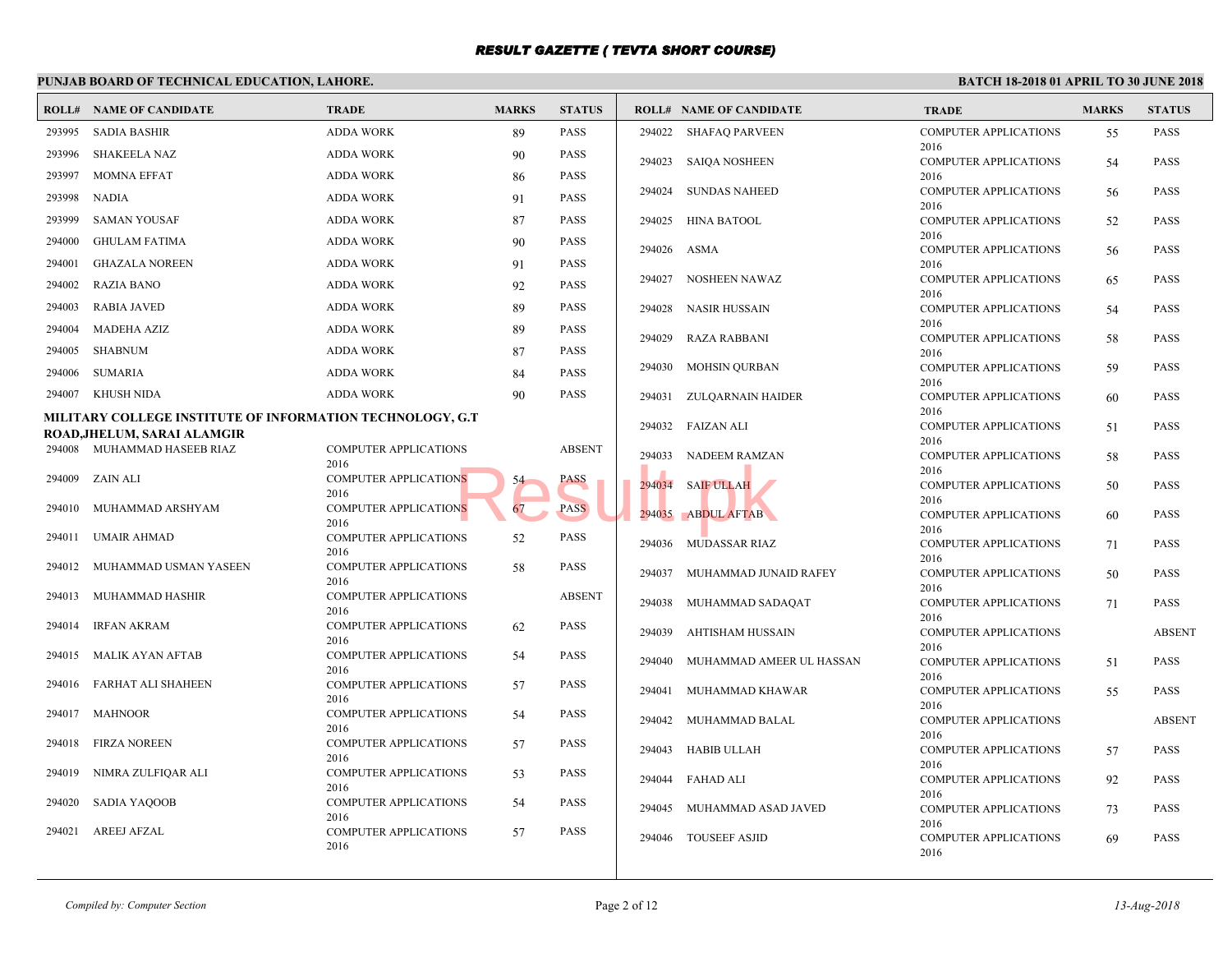| ROLL#  | <b>NAME OF CANDIDATE</b> | <b>TRADE</b>                         | <b>MARKS</b> | <b>STATUS</b> |        | <b>ROLL# NAME OF CANDIDATE</b> | <b>TRAL</b>         |
|--------|--------------------------|--------------------------------------|--------------|---------------|--------|--------------------------------|---------------------|
| 294047 | <b>ABDUL GHAFFAR</b>     | <b>COMPUTER APPLICATIONS</b><br>2016 | 80           | <b>PASS</b>   |        | 294072 UMME KALSOOM            | <b>COMP</b><br>2016 |
| 294048 | ALI RAZA                 | <b>COMPUTER APPLICATIONS</b>         | 72           | <b>PASS</b>   | 294073 | AYESHA SADIQA                  | <b>COMP</b>         |
| 294049 | ZOHAIB NAWAZ             | 2016<br><b>COMPUTER APPLICATIONS</b> | 61           | <b>PASS</b>   | 294074 | SHUMAILA AZAD                  | 2016<br><b>COMP</b> |
| 294050 | MUHAMMAD ZARYAB ALI      | 2016<br><b>COMPUTER APPLICATIONS</b> | 63           | <b>PASS</b>   |        | 294075 SANA SHAHEEN            | 2016<br><b>COMP</b> |
| 294051 | RAJA HAMZA HUSSAIN       | 2016<br><b>COMPUTER APPLICATIONS</b> | 53           | <b>PASS</b>   |        | 294076 NIMRAH TAHIR            | 2016<br><b>COMP</b> |
| 294052 | SYED MUHAMMAD ATHAR      | 2016<br>COMPUTER APPLICATIONS        | 57           | PASS          |        | 294077 NEELAM NASIR            | 2016<br><b>COMP</b> |
| 294053 | ALI RAZA RAJA            | 2016<br><b>COMPUTER APPLICATIONS</b> | 51           | <b>PASS</b>   | 294078 | NAVEEDA BEGUM                  | 2016<br><b>COMP</b> |
| 294054 | <b>SHAHZEB ARIF</b>      | 2016<br><b>COMPUTER APPLICATIONS</b> |              | <b>PASS</b>   | 294079 | NAYMA TANVEER                  | 2016<br><b>COMP</b> |
|        |                          | 2016                                 | 53           |               |        |                                | 2016                |
| 294055 | KHURRAM SAJJAD           | <b>COMPUTER APPLICATIONS</b><br>2016 | 53           | <b>PASS</b>   | 294080 | <b>GHOSIA OAYYUM</b>           | <b>COMP</b><br>2016 |
| 294056 | MUHAMMAD OSAMA ASHRAF    | <b>COMPUTER APPLICATIONS</b><br>2016 | 55           | PASS          | 294081 | <b>SAIRA MUNIR</b>             | <b>COMP</b><br>2016 |
| 294057 | <b>KHIZAR ABBAS</b>      | <b>COMPUTER APPLICATIONS</b><br>2016 |              | <b>ABSENT</b> | 294082 | KASHMALA ZAFAR                 | <b>COMP</b><br>2016 |
| 294058 | ZUBAIR KHALID            | <b>COMPUTER APPLICATIONS</b><br>2016 | 94           | <b>PASS</b>   | 294083 | SHIZA SHAHID                   | <b>COMP</b><br>2016 |
| 294059 | <b>QASIM ABBAS</b>       | <b>COMPUTER APPLICATIONS</b><br>2016 |              | <b>ABSENT</b> | 294084 | <b>SAMREEN FAROOQ</b>          | <b>COMP</b>         |
| 294060 | MUHAMMAD ASIM            | <b>COMPUTER APPLICATIONS</b>         |              | <b>ABSENT</b> |        | 294085 ISHA IMTIAZ             | 2016<br><b>COMP</b> |
| 294061 | ALI HAMZA MAZHAR         | 2016<br><b>COMPUTER APPLICATIONS</b> | 71           | <b>PASS</b>   | 294086 | <b>SANAM UN NISA</b>           | 2016<br><b>COMP</b> |
| 294062 | HAMMAD ALI               | 2016<br><b>COMPUTER APPLICATIONS</b> |              | <b>ABSENT</b> | 294087 | NEELAM UN NISA                 | 2016<br><b>COMP</b> |
| 294063 | <b>SIRAJ MUNIR</b>       | 2016<br><b>COMPUTER APPLICATIONS</b> | 62           | <b>PASS</b>   | 294088 | HADIYA NOOR AHMED              | 2016<br><b>COMP</b> |
| 294064 | NAUMAN UMAR              | 2016<br><b>COMPUTER APPLICATIONS</b> | 60           | <b>PASS</b>   | 294089 | <b>RAHILA YASIR</b>            | 2016<br><b>COMP</b> |
| 294065 | RAJA HAMMAD AHMED        | 2016                                 |              | <b>PASS</b>   | 294090 | <b>NAYAB TANVEER</b>           | 2016<br><b>COMP</b> |
|        |                          | <b>COMPUTER APPLICATIONS</b><br>2016 | 59           |               |        |                                | 2016                |
| 294066 | MUHAMMAD ASIM TANVEER    | <b>COMPUTER APPLICATIONS</b><br>2016 | 58           | PASS          | 294091 | NOOR UL HUDA                   | <b>COMP</b><br>2016 |
| 294067 | AHSAN MUSHTAQ            | <b>COMPUTER APPLICATIONS</b><br>2016 |              | <b>ABSENT</b> | 294092 | KINZA ASGHAR                   | <b>COMP</b><br>2016 |
| 294068 | ZAHEER SHABBIR           | <b>COMPUTER APPLICATIONS</b><br>2016 |              | <b>ABSENT</b> | 294093 | MALAIKA BIBI                   | <b>COMP</b><br>2016 |
| 294069 | <b>UMER IJAZ</b>         | <b>COMPUTER APPLICATIONS</b><br>2016 | 57           | <b>PASS</b>   | 294094 | MUHAMMAD SAAD                  | <b>COMP</b><br>2016 |
| 294070 | SANA JAVED               | COMPUTER APPLICATIONS                | 64           | <b>PASS</b>   | 294095 | MUHAMMAD MUNEEB                | <b>COMP</b>         |
| 294071 | ALISHA MALIK             | 2016<br><b>COMPUTER APPLICATIONS</b> | 70           | <b>PASS</b>   |        | 294096 ALI SHAN                | 2016<br>COMP        |
|        |                          | 2016                                 |              |               |        |                                | 2016                |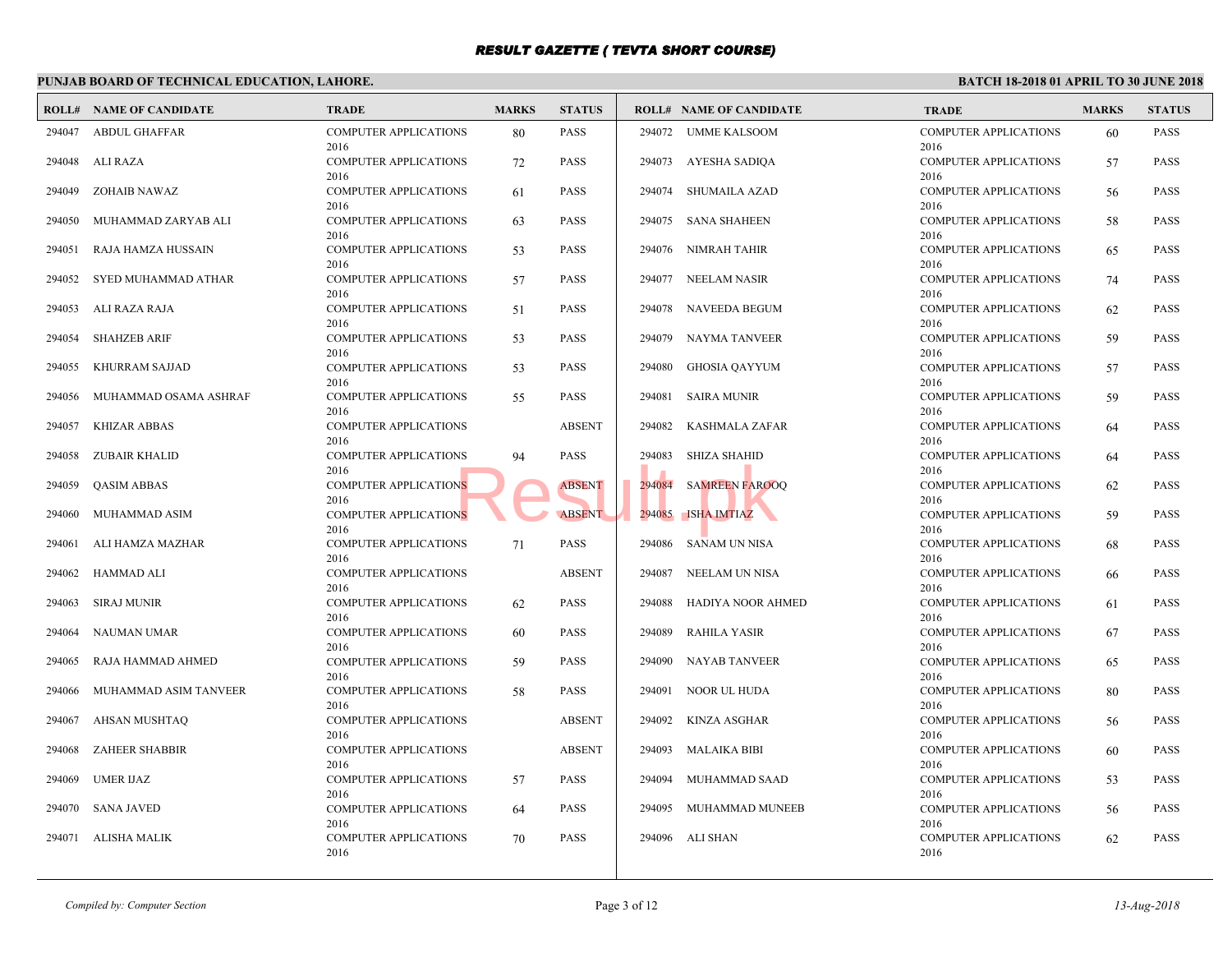#### **PUNJAB BOARD OF TECHNICAL EDUCATION, LAHORE. ROLL# NAME OF CANDIDATE TRADE MARKS STATUS ROLL# NAME OF CANDIDATE TRADE MARKS STATUS** COMPUTER APPLICATIONS 60 PASS 2016 294097 MUHAMMAD FAIZAN NASIR COMPUTER APPLICATIONS 62 PASS 2016 294098 HABIB ULLAH COMPUTER APPLICATIONS 63 PASS 2016 294099 USAMA BIN AFZAAL COMPUTER APPLICATIONS 66 PASS 2016 294100 SHAHBAZ ALI COMPUTER APPLICATIONS ABSENT 2016 294101 SHAHZAIB COMPUTER APPLICATIONS 59 PASS 2016 294102 MOHSIN AFZAAL COMPUTER APPLICATIONS 61 PASS 2016 294103 MUHAMMAD IKRAM COMPUTER APPLICATIONS 55 PASS 2016 294104 USAMA AMJAD COMPUTER APPLICATIONS 71 PASS 2016 294105 ALI SHAN COMPUTER APPLICATIONS 50 PASS 2016 294106 WASIF AHMED COMPUTER APPLICATIONS 50 PASS 2016 294107 FAISAL AMEEN **GOVERNMENT COLLEGE OF TECHNOLOGY, , PINDI BHATTIAN** INDUSTRIAL STITCHING 82 PASS MACHINE OPERATOR 2016 294108 IFTIKHAR AHMAD INDUSTRIAL STITCHING 83 PASS MACHINE OPERATOR 2016 294109 SAQLAIN ABBAS INDUSTRIAL STITCHING 85 PASS MACHINE OPERATOR 2016 294110 IMRAN KHAN INDUSTRIAL STITCHING 86 PASS MACHINE OPERATOR 2016 294111 ALI HASSAN INDUSTRIAL STITCHING 85 PASS MACHINE OPERATOR 2016 294112 HASNAIN IMTIAZ INDUSTRIAL STITCHING 88 PASS MACHINE OPERATOR 2016 294113 MUHAMMAD SULMAN INDUSTRIAL STITCHING 85 PASS MACHINE OPERATOR 2016 294114 MUHAMMAD ARSLAN AYOUB INDUSTRIAL STITCHING 86 PASS MACHINE OPERATOR 2016 294115 ZAIN ALI INDUSTRIAL STITCHING 83 PASS MACHINE OPERATOR 2016 294116 WAQAR AHMAD INDUSTRIAL STITCHING 83 PASS MACHINE OPERATOR 2016 294117 MUHAMMAD HAMZA SUBHANI INDUSTRIAL STITCHING 89 PASS MACHINE OPERATOR 2016 294118 GHULAM ABBAS INDUSTRIAL STITCHING 78 PASS MACHINE OPERATOR 2016 294119 ALI HASSAN INDUSTRIAL STITCHING 86 PASS MACHINE OPERATOR 2016 294120 MUHAMMAD BILAL INDUS MAC<sub>H</sub> 294121 NOMAN HAIDER INDUS MACH<sub>1</sub> 294122 BABAR ALI **INDUS MACH**  [294123 MUHAMMAD USM](http://www.result.pk/)AN KHAN INDUS MAC<sub>H</sub> 294124 MUQADASS ZAFAR INDUS MACH<sub>1</sub> 294125 RIZWANA BIBI INDUS MACH<br>INDUS 294126 MUHAMMAD NADIM JAMIL INDUS MACH<sub>1</sub> 294127 HUSNAIN ALI INDUS MACH<sub>1</sub> 294128 MUHAMMAD KAMRAN INDUS MAC<sub>H</sub> 294129 MAQSOD AHMED INDUS MAC<sub>H</sub> 294130 NOOR HAYAT INDUS **MACH**  294131 ADNAN MAZHAR INDUS **MACH**  294132 QAMAR HAYAT **DISTRICT INDUSTRIAL HOME FOR WOMEN (SANAT** B<mark>AIT-UL-MAAL PUNJAB, 22-KASHMIR BLOCK, ALL</mark>A 294133 SAIRA ISHRAT BEAUTICIAN 97 BEAUTICIAN 97 PASSAURA 1 294134 ISMA PERVAIZ BEAUTICIAN 97 BEAUTICIAN 97 PASSES BEAUTICIAN 97 PASSES BEAUTICIAN 97 PASSES BEAUTICIAN 97 PASSES BEAUTICIAN 97 PASSES BEAUTICIAN 97 PASSES BEAUTICIAN 97 PASSES BEAUTICIAN 97 PASSES BEAUTICIAN 97 PASSES 294135 FIZA TARIQ BEAUTICIAN 94135 294136 TAYYIBA MAJEED BEAUT 294137 HAFSA KHAWAR BEAUT 294138 ATIA HANIF BEAUT 294139 GHULAM FARWA BEAUT 294140 MAHNOOR MAHMOOD SAEED BEAUT 294141 ALEENA FATIMA BEAUT 294142 HAFSA SHAHBAZ BEAUT 294143 BISMA WERDAG BEAUT 294144 ALIA RANI BEAUT 294145 NAYYAB FATIMA BEAUT 294146 AYESHA IJAZ BEAUT 294147 MAHMOONA AMEEN BEAUT 294148 SALMA SALEEM BEAUT 16<br>
83 PASS PASS BAIT-UL-MAAL PUNJAR<br>
PASS PASS BAIT-UL-MAAL PUNJAR<br>
294133 BAIRA ISHRAT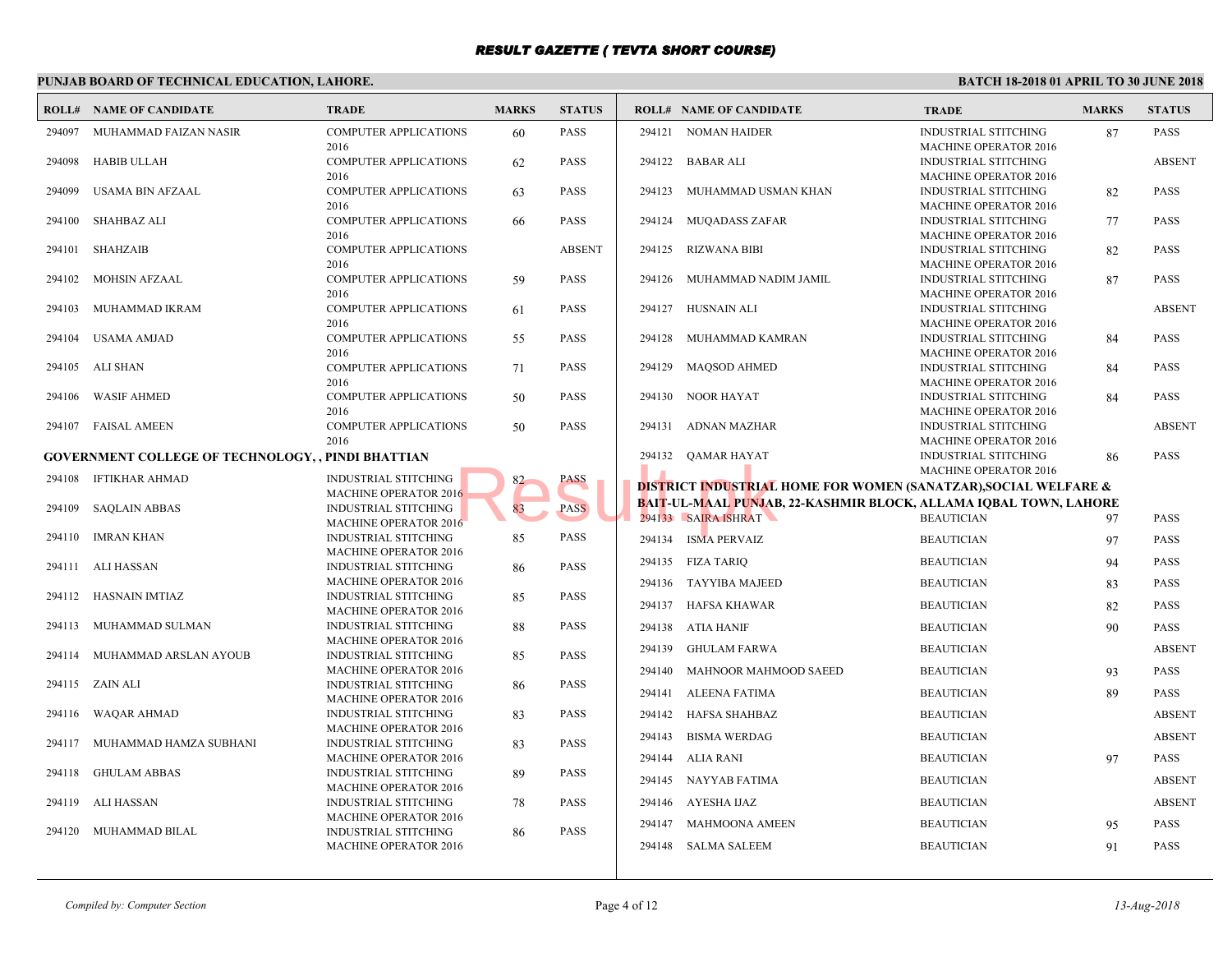|        | <b>ROLL# NAME OF CANDIDATE</b> | <b>TRADE</b>             | <b>MARKS</b> | <b>STATUS</b> |        | <b>ROLL# NAME OF CANDIDATE</b>                 | <b>TRAL</b>      |
|--------|--------------------------------|--------------------------|--------------|---------------|--------|------------------------------------------------|------------------|
| 294149 | <b>SONIA</b>                   | <b>BEAUTICIAN</b>        | 93           | PASS          | 294183 | <b>SBAHAT SHOUKAT</b>                          | <b>DOME</b>      |
| 294150 | <b>TAYYBA TOHEED</b>           | <b>BEAUTICIAN</b>        | 91           | PASS          | 294184 | SABA BOOTA                                     | <b>DOME</b>      |
| 294151 | <b>FAJAR ABID</b>              | <b>BEAUTICIAN</b>        |              | <b>ABSENT</b> | 294185 | ISWA SOHAIL                                    | <b>DOME</b>      |
| 294152 | <b>SEHRISH TARIQ</b>           | <b>BEAUTICIAN</b>        |              | <b>ABSENT</b> | 294186 | <b>AIMEN NOSHER</b>                            | <b>DOME</b>      |
| 294153 | <b>HIFZA ANWAR</b>             | <b>BEAUTICIAN</b>        | 97           | PASS          | 294187 | SAMIA                                          | <b>DOME</b>      |
| 294154 | <b>RIMSHA SARWAR</b>           | <b>BEAUTICIAN</b>        | 96           | PASS          | 294188 | <b>KHOLA ZAHEER</b>                            | <b>DOME</b>      |
| 294155 | <b>NADIA ZAFAR</b>             | <b>SPOKEN ENGLISH</b>    | 87           | <b>PASS</b>   | 294189 | <b>ZAIBAN NOSHER</b>                           | <b>DOME</b>      |
| 294156 | <b>SUMAIRA MUSHTAQ</b>         | <b>SPOKEN ENGLISH</b>    | 91           | PASS          | 294190 | <b>SHUMAIL ABID</b>                            | <b>DOME</b>      |
| 294157 | <b>MUNAZA SHAFIQUE</b>         | <b>SPOKEN ENGLISH</b>    | 84           | PASS          | 294191 | <b>MAHAM NAEEM</b>                             | <b>DOME</b>      |
| 294158 | <b>TUBA YOUNAS</b>             | <b>SPOKEN ENGLISH</b>    | 86           | PASS          | 294192 | <b>SADIA FATIMA</b>                            | <b>DOME</b>      |
| 294159 | <b>AYESHA IRFAN</b>            | <b>SPOKEN ENGLISH</b>    | 86           | PASS          | 294193 | <b>AROOJ FATIMA</b>                            | <b>COOK</b>      |
| 294160 | <b>AFSHAN ABBAS</b>            | <b>SPOKEN ENGLISH</b>    | 85           | PASS          | 294194 | AREESHA ABBAS                                  | <b>COOK</b>      |
| 294161 | AMNA ABDULLAH                  | <b>SPOKEN ENGLISH</b>    |              | FAIL          | 294195 | <b>SUMAIRA</b>                                 | <b>COOK</b>      |
| 294162 | UMM-E-RUBAB                    | <b>SPOKEN ENGLISH</b>    | 96           | PASS          | 294196 | SAJIDA AKHTAR                                  | <b>COOK</b>      |
| 294163 | MALEEHA HAFEEZ                 | <b>SPOKEN ENGLISH</b>    | 96           | PASS          | 294197 | TANIA TARIQ WARAICH                            | <b>COOK</b>      |
| 294164 | ZAINAB MAHMOOD                 | <b>SPOKEN ENGLISH</b>    | 93           | PASS          | 294198 | MALAIKA MAZHAR                                 | <b>COOK</b>      |
| 294165 | <b>ANEES AMBAR</b>             | <b>SPOKEN ENGLISH</b>    |              | <b>ABSENT</b> | 294199 | <b>HIRA REHMAN</b>                             | <b>COOK</b>      |
| 294166 | <b>SIDRA ASHRAF</b>            | <b>SPOKEN ENGLISH</b>    | 71           | <b>PASS</b>   | 294200 | NIRA IRSHAD                                    | <b>COOK</b>      |
| 294167 | <b>SIRA MUKHTIAR</b>           | <b>SPOKEN ENGLISH</b>    | 90           | <b>PASS</b>   | 294201 | <b>AREESHA NISAR</b>                           | <b>COOK</b>      |
| 294168 | <b>ROHA RIAZ</b>               | <b>SPOKEN ENGLISH</b>    | 91           | PASS          |        | <b>GOVERNMENT COLLEGE OF TECHNOLOGY, RAILW</b> |                  |
| 294169 | <b>ANUM FAROOQ</b>             | <b>PAINTING</b>          | 83           | <b>PASS</b>   |        | 294202 MUDDASSAR IQBAL                         | CNC <sub>N</sub> |
| 294170 | <b>IQRA SAIF ULLAH</b>         | <b>PAINTING</b>          | 61           | <b>PASS</b>   | 294203 | <b>SHAHID ALI</b>                              | CNC <sub>N</sub> |
| 294171 | <b>FATIMA NADEEM</b>           | <b>COMPUTER GRAPHICS</b> | 80           | PASS          | 294204 | MUHAMMAD SAHHAD                                | CNC <sub>N</sub> |
| 294172 | AYESHA ASGHAR                  | <b>COMPUTER GRAPHICS</b> | 86           | PASS          | 294205 | <b>HABIB AHMED</b>                             | CNC <sub>N</sub> |
| 294173 | <b>BUSHRA SIDDIQ</b>           | DOMESTIC TAILORING 2016  | 93           | PASS          | 294206 | <b>IMRAN AHMAD KHAN</b>                        | CNC <sub>N</sub> |
| 294174 | <b>MALAIKA FAISAL</b>          | DOMESTIC TAILORING 2016  | 93           | PASS          | 294207 | <b>NAVEED ASHIQ</b>                            | CNC <sub>N</sub> |
| 294175 | <b>FAJAR TANVEER</b>           | DOMESTIC TAILORING 2016  |              | <b>ABSENT</b> | 294208 | MUHAMMAD RIZWAN AFZAL                          | CNC <sub>N</sub> |
| 294176 | ZAMNA SHAHID                   | DOMESTIC TAILORING 2016  | 89           | PASS          | 294209 | <b>ANMOOL RIAZ</b>                             | CNC <sub>N</sub> |
| 294177 | RAIMA SHAHID                   | DOMESTIC TAILORING 2016  |              | <b>ABSENT</b> | 294210 | MUHAMMAD WASEEM ARSHAD                         | CNC <sub>N</sub> |
| 294178 | HUMA JAMIL                     | DOMESTIC TAILORING 2016  | 86           | PASS          | 294211 | NISAR AKRAM                                    | CNC <sub>N</sub> |
| 294179 | <b>IFRA AMJAD</b>              | DOMESTIC TAILORING 2016  | 91           | <b>PASS</b>   | 294212 | HAFIZ MUHAMMAD USMAN RAZA                      | CNC <sub>N</sub> |
| 294180 | <b>MAHWISH NAZ</b>             | DOMESTIC TAILORING 2016  | 92           | PASS          | 294213 | MUHAMMAD AFZAL                                 | CNC <sub>N</sub> |
| 294181 | <b>MARIYAM SALEEM</b>          | DOMESTIC TAILORING 2016  |              | <b>ABSENT</b> | 294214 | MUHAMMAD IMRAN                                 | CNC <sub>N</sub> |
| 294182 | SADIA ASHIO                    | DOMESTIC TAILORING 2016  |              | <b>ABSENT</b> |        | 294215 MUBASHAR ALI                            | CNC <sub>N</sub> |
|        |                                |                          |              |               |        |                                                |                  |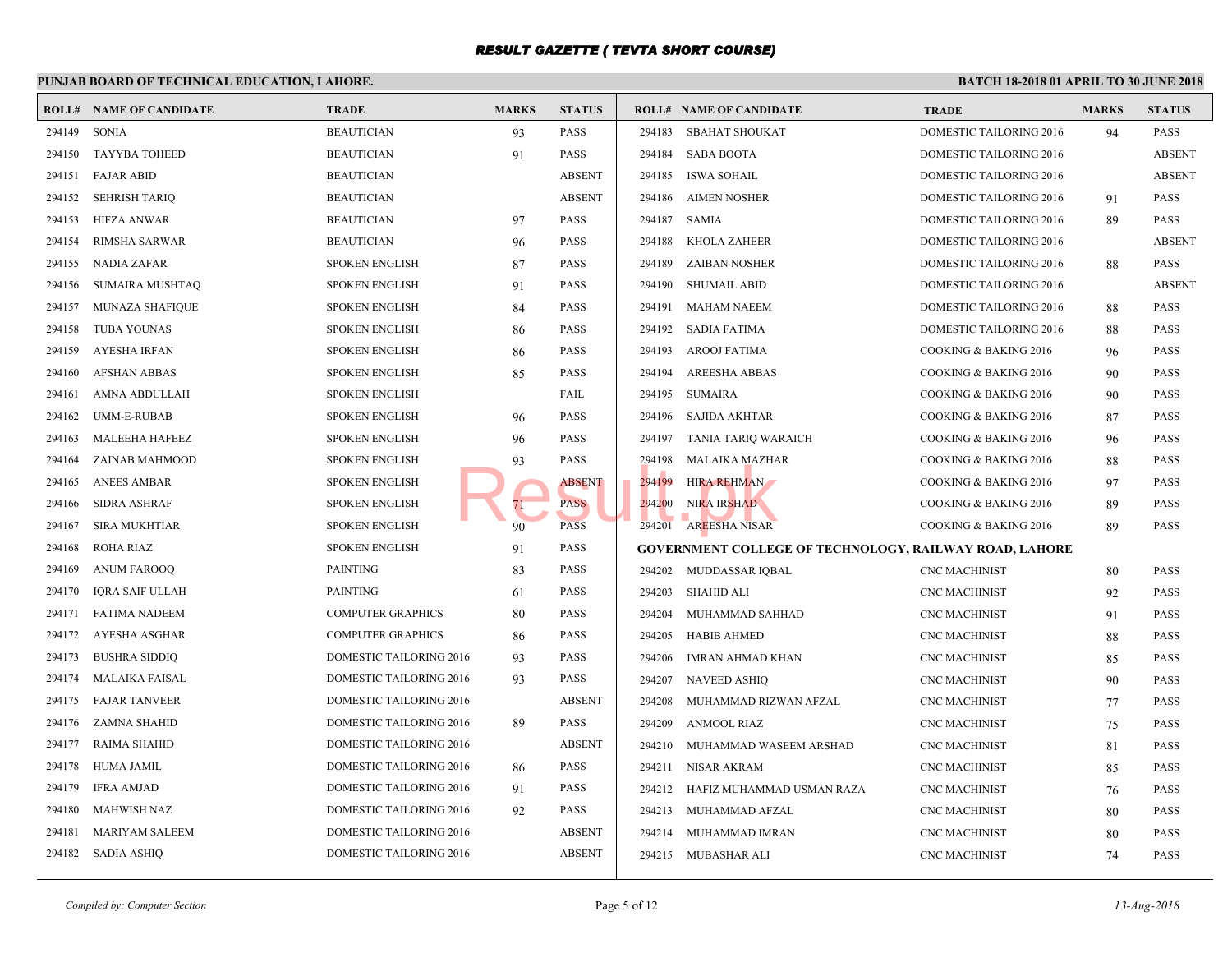|        | <b>ROLL# NAME OF CANDIDATE</b> | <b>TRADE</b>                                                                    | <b>MARKS</b> | <b>STATUS</b> |        | <b>ROLL# NAME OF CANDIDATE</b> | <b>TRAL</b>           |
|--------|--------------------------------|---------------------------------------------------------------------------------|--------------|---------------|--------|--------------------------------|-----------------------|
| 294216 | <b>AZHAR ALI</b>               | <b>CNC MACHINIST</b>                                                            | 86           | <b>PASS</b>   |        | 294248 AMJAD ALI ABBAS         | <b>EELEC</b>          |
| 294217 | <b>HAMZA ZAHID</b>             | <b>CNC MACHINIST</b>                                                            | 97           | <b>PASS</b>   |        |                                | AUTO!<br>$&$ ENG      |
| 294218 | MUHAMMAD WAQAS                 | <b>CNC MACHINIST</b>                                                            | 90           | <b>PASS</b>   |        |                                | (CUST                 |
| 294219 | <b>USMAN</b>                   | <b>CNC MACHINIST</b>                                                            | 92           | <b>PASS</b>   |        | 294249 HAMZA SAEED             | <b>EELEC</b>          |
| 294220 | <b>AYUB HASSAN</b>             | <b>CNC MACHINIST</b>                                                            | 91           | <b>PASS</b>   |        |                                | AUTO!<br>$&$ ENG      |
| 294221 | MUHAMMAD ABBAS                 | <b>CNC MACHINIST</b>                                                            | 88           | <b>PASS</b>   |        |                                | (CUST                 |
| 294222 | <b>AMIR SADDIQUE</b>           | <b>CNC MACHINIST</b>                                                            |              | <b>PASS</b>   |        | 294250 MUTI UR REHMAN          | <b>EELEC</b>          |
|        |                                |                                                                                 | 89           |               |        |                                | AUTO!<br>$&$ ENG      |
| 294223 | HAFIZ M.ABU BAKAR              | <b>CNC MACHINIST</b>                                                            | 88           | <b>PASS</b>   |        |                                | (CUST                 |
| 294224 | MUHAMMAD IHSAN                 | <b>CNC MACHINIST</b>                                                            | 86           | PASS          | 294251 | SYE MUHAMMAD AWAIS SABIR       | <b>EELEC</b><br>AUTO! |
| 294225 | MUHAMMAD KHIZAR                | <b>CNC MACHINIST</b>                                                            | 61           | <b>PASS</b>   |        |                                | & ENG                 |
| 294226 | MUHAMMAD UMAIR JAVAED          | <b>CNC MACHINIST</b>                                                            | 80           | PASS          |        |                                | (CUST                 |
| 294227 | MUHAMMAD SALMAN                | <b>CNC MACHINIST</b>                                                            | 75           | <b>PASS</b>   |        | 294252 MUHAMMAD MUSHTAQ SABAR  | <b>EELEC</b><br>AUTO! |
| 294228 | <b>KALEEM ALI</b>              | <b>CNC MACHINIST</b>                                                            | 82           | PASS          |        |                                | & ENG                 |
| 294229 | <b>ASIM ANWAR</b>              | <b>CNC MACHINIST</b>                                                            | 75           | PASS          |        |                                | (CUST                 |
| 294230 | MUHAMMAD AHMAR                 | <b>CNC MACHINIST</b>                                                            | 74           | <b>PASS</b>   |        | 294253 FAISAL MUNIR            | <b>EELEC</b><br>AUTO! |
| 294231 | MUHAMMAD MOHSIN                | <b>CNC MACHINIST</b>                                                            | 73           | PASS          |        |                                | & ENG                 |
| 294232 | MUHAMMAD SAQIB KHALIL          | <b>CNC MACHINIST</b>                                                            | 84           | PASS          |        | 294254 MUHAMMAD HARIS          | (CUST<br><b>EELEC</b> |
| 294233 | <b>USMAN LATIF</b>             | <b>CNC MACHINIST</b>                                                            |              | <b>ABSENT</b> |        |                                | AUTO!                 |
| 294234 | <b>GULZAR YAMIN</b>            | <b>CNC MACHINIST</b>                                                            | 80           | <b>PASS</b>   |        |                                | & ENG<br>(CUST        |
| 294235 | MUHAMMAD ASIF BUTT             | <b>CNC MACHINIST</b>                                                            | 85           | <b>PASS</b>   |        | 294255 HAMZA FAYYAZ            | <b>EELEC</b>          |
| 294236 | <b>ASHIR MUSHTAQ</b>           | <b>CNC MACHINIST</b>                                                            | 77           | <b>PASS</b>   |        |                                | AUTO!<br>& ENG        |
| 294237 | MUHAMMAD AKRAM RIAZ            | <b>CNC MACHINIST</b>                                                            | 96           | <b>PASS</b>   |        |                                | (CUST                 |
| 294238 | ZUBAIR ILYAS                   | <b>CNC MACHINIST</b>                                                            |              | <b>ABSENT</b> | 294256 | KHUBAIB IMRAN                  | <b>EELEC</b>          |
| 294239 | MUHAMMAD HAMZA                 | <b>CNC MACHINIST</b>                                                            | 80           | <b>PASS</b>   |        |                                | AUTO!<br>& ENG        |
| 294240 | <b>AMJAD BASHIR</b>            | <b>CNC MACHINIST</b>                                                            |              | <b>ABSENT</b> |        |                                | (CUST                 |
|        |                                |                                                                                 |              |               | 294257 | <b>USAMA ZAFAR</b>             | <b>EELEC</b><br>AUTO! |
| 294241 | ARQUM NADEEM                   | <b>CNC MACHINIST</b>                                                            | 71           | <b>PASS</b>   |        |                                | $&$ ENG               |
| 294242 | MUHAMMAD HAMZA QAISER          | <b>CNC MACHINIST</b>                                                            |              | <b>ABSENT</b> |        |                                | (CUST                 |
| 294243 | <b>SHEHROZ HASSAN</b>          | <b>CNC MACHINIST</b>                                                            | 92           | <b>PASS</b>   |        | 294258 MUHAMMAD RIZWAN         | <b>EELEC</b><br>AUTO! |
| 294244 | MUHAMMAD RIZWAN                | <b>CNC MACHINIST</b>                                                            | 87           | <b>PASS</b>   |        |                                | $&$ ENG               |
| 294245 | MUHAMMAD SABAN KHALID          | <b>CNC MACHINIST</b>                                                            | 85           | <b>PASS</b>   |        | 294259 TALHA ASIF              | (CUST<br><b>EELEC</b> |
| 294246 | MUHAMMAD UMAIR                 | <b>CNC MACHINIST</b>                                                            | 79           | <b>PASS</b>   |        |                                | AUTO!                 |
| 294247 | AITZAZ AHMAD                   | <b>EELECTRONIC</b><br>AUTOMOTIVE DIAGNOSTIC<br>& ENGINE TUNE-UP<br>(CUSTOMIZED) | 80           | <b>PASS</b>   |        |                                | & ENG<br>(CUST        |
|        |                                |                                                                                 |              |               |        |                                |                       |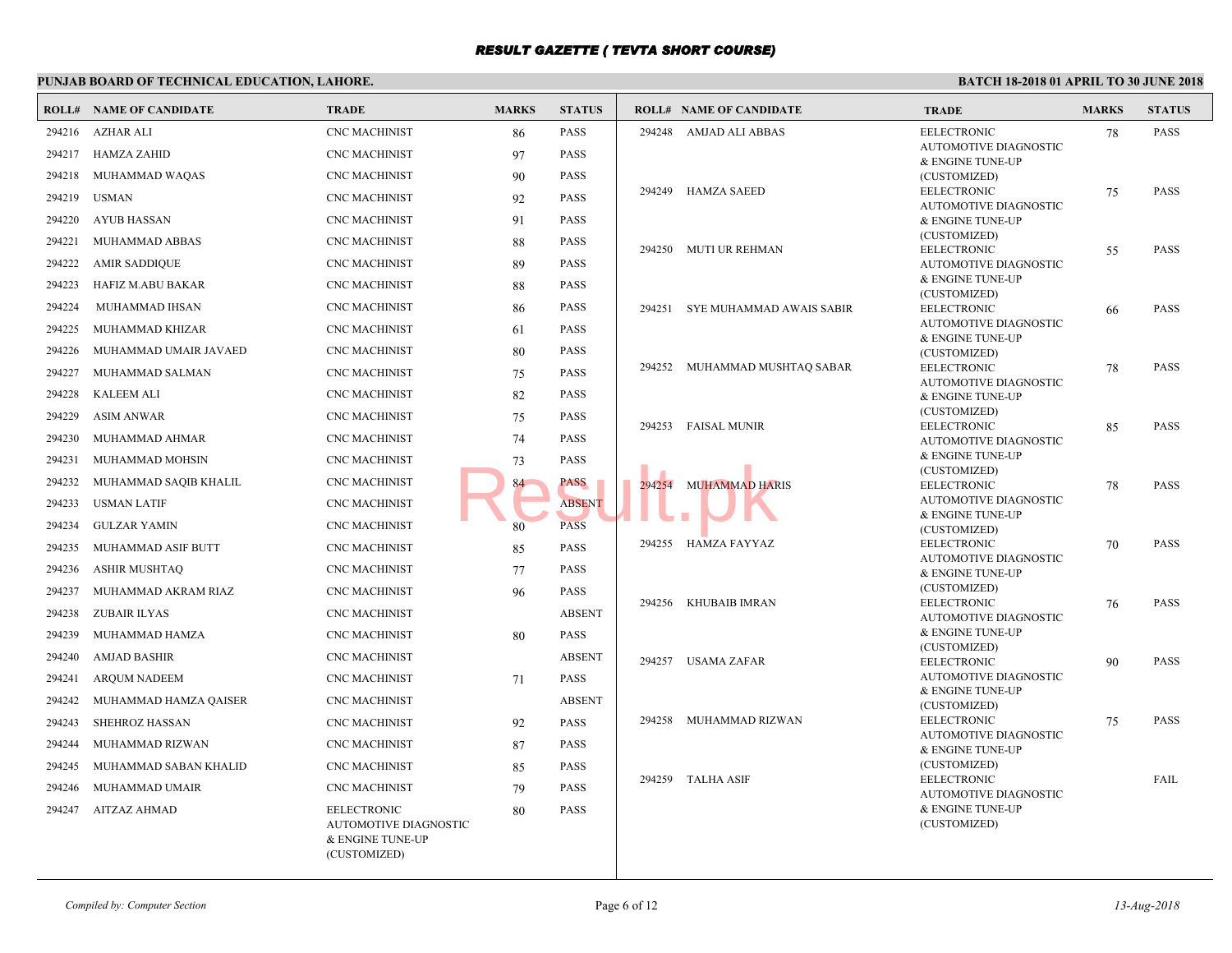|        | <b>ROLL# NAME OF CANDIDATE</b>                                          | <b>TRADE</b>                                       | <b>MARKS</b> | <b>STATUS</b> |               | <b>ROLL# NAME OF CANDIDATE</b>               | <b>TRAL</b>                 |
|--------|-------------------------------------------------------------------------|----------------------------------------------------|--------------|---------------|---------------|----------------------------------------------|-----------------------------|
| 294260 | <b>RAUF BAIG</b>                                                        | <b>EELECTRONIC</b>                                 |              | FAIL          | 294281        | MUHAMMAD MUJTABA                             | <b>BUILD</b>                |
|        |                                                                         | <b>AUTOMOTIVE DIAGNOSTIC</b>                       |              |               | 294282        | <b>GHULAM MURTAZA</b>                        | <b>BUILD</b>                |
|        |                                                                         | & ENGINE TUNE-UP                                   |              |               | 294283        | <b>ZESHAN ALI</b>                            | <b>BUILD</b>                |
| 294261 | ABDULLAH WAQAR                                                          | (CUSTOMIZED)<br><b>EELECTRONIC</b>                 | 74           | PASS          |               |                                              |                             |
|        |                                                                         | AUTOMOTIVE DIAGNOSTIC                              |              |               | 294284        | <b>HAMZA ARSHAD</b>                          | <b>BUILD</b>                |
|        |                                                                         | & ENGINE TUNE-UP                                   |              |               | 294285        | <b>WASEEM AKRAM</b>                          | <b>BUILD</b>                |
| 294262 | RAJA AURANG ZEB                                                         | (CUSTOMIZED)<br><b>EELECTRONIC</b>                 |              | PASS          | 294286        | <b>GULFAM ALI</b>                            | <b>BUILD</b>                |
|        |                                                                         | AUTOMOTIVE DIAGNOSTIC                              | 92           |               | 294287        | MUHAMMAD SUFYAN                              | <b>BUILD</b>                |
|        |                                                                         | & ENGINE TUNE-UP                                   |              |               |               | GOVERNMENT TECHNICAL TRAINING INSTITUTE,     |                             |
|        |                                                                         | (CUSTOMIZED)                                       |              |               |               |                                              |                             |
| 294263 | MUHAMMAD RAMZAN                                                         | <b>EELECTRONIC</b><br><b>AUTOMOTIVE DIAGNOSTIC</b> | 88           | <b>PASS</b>   |               | 294288 WAQAR ALI                             | <b>CUST</b><br><b>EXECU</b> |
|        |                                                                         | & ENGINE TUNE-UP                                   |              |               | 294289        | HADIQA TARIQ                                 | <b>CUST</b>                 |
|        |                                                                         | (CUSTOMIZED)                                       |              |               |               |                                              | <b>EXECI</b>                |
| 294264 | MUHAMMAD TALHA                                                          | <b>EELECTRONIC</b>                                 | 75           | PASS          | 294290        | NADIA YOUSAF                                 | <b>CUST</b>                 |
|        |                                                                         | AUTOMOTIVE DIAGNOSTIC<br>& ENGINE TUNE-UP          |              |               | 294291        | MUHAMMAD MUBASHIR HABIB                      | <b>EXECI</b><br><b>CUST</b> |
|        |                                                                         | (CUSTOMIZED)                                       |              |               |               |                                              | <b>EXECU</b>                |
|        | 294265 ATIF NAVEED                                                      | <b>EELECTRONIC</b>                                 | 75           | <b>PASS</b>   | 294292        | MUHAMMAD AZEEM AKRAM                         | <b>CUST</b>                 |
|        |                                                                         | <b>AUTOMOTIVE DIAGNOSTIC</b>                       |              |               |               |                                              | <b>EXECU</b><br><b>CUST</b> |
|        |                                                                         | & ENGINE TUNE-UP<br>(CUSTOMIZED)                   |              |               | 294293        | MUHAMMAD YAQOOB                              | <b>EXECU</b>                |
| 294266 | MUHAMMAD ALI TALHA BIN TARIQ                                            | <b>EELECTRONIC</b>                                 |              | <b>FAIL</b>   | 294294        | <b>MUJEEB UR REHMAN</b>                      | <b>CUST</b>                 |
|        |                                                                         | AUTOMOTIVE DIAGNOSTIC                              |              |               |               |                                              | <b>EXECU</b>                |
|        |                                                                         | & ENGINE TUNE-UP                                   |              |               | 294295        | MUHAMMAD UMAIR BAIG                          | <b>CUST</b>                 |
|        | <b>GOVERNMENT COLLEGE OF TECHNOLOGY, RAIWIND ROAD II CAMPUS, LAHORE</b> | (CUSTOMIZED)                                       |              |               |               | 294296 AHMAD RAZA                            | <b>EXECU</b><br><b>CUST</b> |
|        |                                                                         |                                                    |              |               |               |                                              | <b>EXECU</b>                |
|        | 294267 YASIR ALI                                                        | <b>BUILDING PAINTER 2016</b>                       | 78           | PASS          | 294297        | HAMZA LIAQAT                                 | <b>CUST</b>                 |
| 294268 | MUHAMMAD SHAFIQUE                                                       | <b>BUILDING PAINTER 2016</b>                       | 81           | PASS          | 294298        | HINA ASGHAR                                  | <b>EXECU</b><br><b>CUST</b> |
| 294269 | <b>AKRAM HAYAT</b>                                                      | <b>BUILDING PAINTER 2016</b>                       | 87           | PASS          |               |                                              | <b>EXECU</b>                |
| 294270 | NABEEL JAFAR                                                            | <b>BUILDING PAINTER 2016</b>                       | 79           | PASS          | 294299        | <b>RUBY</b>                                  | <b>CUST</b>                 |
| 294271 | UZAIR                                                                   | <b>BUILDING PAINTER 2016</b>                       | 78           | PASS          |               |                                              | <b>EXECU</b>                |
| 294272 | KASHIF SATTAR                                                           | <b>BUILDING PAINTER 2016</b>                       |              | <b>ABSENT</b> | 294300        | UMAR AHMAD                                   | <b>CUST</b><br><b>EXECU</b> |
|        |                                                                         |                                                    |              |               | 294301        | SHAH NAWAZ                                   | <b>CUST</b>                 |
| 294273 | <b>IRFAN YOUSAF</b>                                                     | <b>BUILDING PAINTER 2016</b>                       | 80           | <b>PASS</b>   |               |                                              | <b>EXECU</b>                |
| 294274 | <b>ALI MURTAZA</b>                                                      | <b>BUILDING PAINTER 2016</b>                       | 81           | PASS          | 294302        | HAMZA SARDAR                                 | <b>CUST</b>                 |
| 294275 | <b>WASEEM ABBAS</b>                                                     | <b>BUILDING PAINTER 2016</b>                       | 84           | <b>PASS</b>   | 294303        | ZAIN AKBAR HUSSAIN                           | <b>EXECU</b><br><b>CUST</b> |
| 294276 | <b>NABEEL MEHDI</b>                                                     | <b>BUILDING PAINTER 2016</b>                       | 88           | PASS          |               |                                              | <b>EXECI</b>                |
| 294277 | MUHAMMAD AUON                                                           | <b>BUILDING PAINTER 2016</b>                       | 87           | <b>PASS</b>   | 294304        | <b>MAJID MANZOOR BHATTI</b>                  | <b>CUST</b>                 |
| 294278 |                                                                         |                                                    |              |               |               |                                              | <b>EXECI</b>                |
|        | ARIF HUSSAIN                                                            | <b>BUILDING PAINTER 2016</b>                       | 76           | PASS          |               | 294305 MUHAMMAD UMAR                         | <b>CUST</b><br><b>EXECU</b> |
| 294279 | <b>ABID HASSAN</b>                                                      | <b>BUILDING PAINTER 2016</b>                       | 91           | PASS          |               | GOVT. TECHNICAL TRAINING INSTITUTE (W), COLI |                             |
| 294280 | ARSHAD ALI                                                              | <b>BUILDING PAINTER 2016</b>                       | 81           | PASS          | <b>LAHORE</b> |                                              |                             |
|        |                                                                         |                                                    |              |               |               |                                              |                             |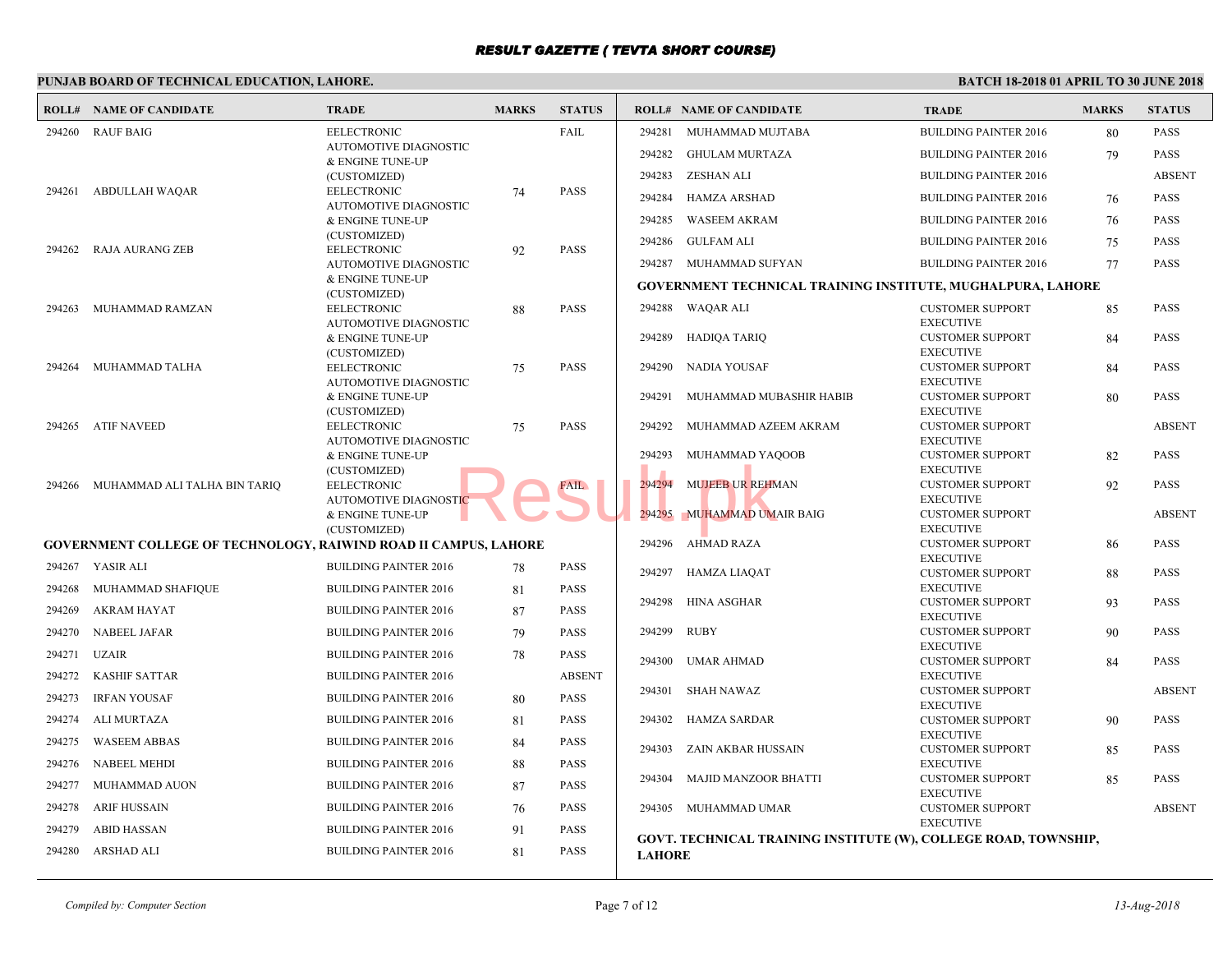|             | <b>ROLL# NAME OF CANDIDATE</b>                             | <b>TRADE</b>                                | <b>MARKS</b> | <b>STATUS</b> |        | <b>ROLL# NAME OF CANDIDATE</b>            | <b>TRAL</b>         |
|-------------|------------------------------------------------------------|---------------------------------------------|--------------|---------------|--------|-------------------------------------------|---------------------|
| 294306      | FARAH SHAHEEN                                              | <b>CUSTOMER SUPPORT</b>                     |              | <b>ABSENT</b> |        | 294330 FAIZA AYOUB                        | <b>COMP</b>         |
|             |                                                            | <b>EXECUTIVE</b>                            |              |               |        |                                           | 2016                |
| 294307      | <b>BILAL YAQOOB</b>                                        | <b>CUSTOMER SUPPORT</b>                     | 83           | <b>PASS</b>   |        | 294331 MEHAK KHALIL                       | <b>COMP</b>         |
|             |                                                            | <b>EXECUTIVE</b>                            |              |               |        |                                           | 2016                |
| 294308      | <b>OURRA TUL AIN SABIR</b>                                 | <b>CUSTOMER SUPPORT</b><br><b>EXECUTIVE</b> | 86           | <b>PASS</b>   | 294332 | HINA ZAHRA                                | <b>COMP</b><br>2016 |
| 294309      | <b>FAIZA ABBAS</b>                                         | <b>CUSTOMER SUPPORT</b>                     | 86           | <b>PASS</b>   | 294333 | MEHWISH AKBAR                             | <b>SPOKE</b>        |
|             |                                                            | <b>EXECUTIVE</b>                            |              |               |        |                                           |                     |
| 294310      | AYESHA YOUNUS                                              | <b>CUSTOMER SUPPORT</b>                     | 88           | <b>PASS</b>   |        | 294334 SUMERA RAFIQ                       | <b>SPOKE</b>        |
|             |                                                            | <b>EXECUTIVE</b>                            |              |               |        | AL-MUSTAFA TECHNICAL COLLEGE, NEAR FAISAL |                     |
| 294311      | FARHAT SHAHBAZ HAIDER                                      | <b>CUSTOMER SUPPORT</b>                     | 86           | <b>PASS</b>   |        | MANDI BAHAUDDIN, MANDI BAHAUDDIN          |                     |
|             |                                                            | <b>EXECUTIVE</b>                            |              |               |        | 294335 SANAULLAH                          | <b>COMP</b>         |
| 294312      | <b>TEHREEM BADAR</b>                                       | <b>CUSTOMER SUPPORT</b>                     | 75           | <b>PASS</b>   |        |                                           | 2016                |
|             |                                                            | <b>EXECUTIVE</b>                            |              |               |        | 294336 MUHAMMAD FARMMAN                   | <b>COMP</b>         |
| 294313      | <b>ANNUM SAMEEN</b>                                        | <b>CUSTOMER SUPPORT</b>                     | 80           | <b>PASS</b>   |        |                                           | 2016                |
|             |                                                            | <b>EXECUTIVE</b>                            |              |               |        | 294337 SYED DAIM ALI                      | <b>COMP</b>         |
| 294314      | MISS AYESHA NASIR SALEEMI                                  | <b>CUSTOMER SUPPORT</b>                     | 84           | <b>PASS</b>   |        |                                           | 2016                |
|             |                                                            | <b>EXECUTIVE</b>                            |              |               | 294338 | MUHAMMAD AFZAL                            | <b>COMP</b>         |
|             | 294315 FIZZA ZAHID                                         | <b>CUSTOMER SUPPORT</b>                     | 89           | <b>PASS</b>   |        |                                           | 2016                |
|             | 294316 NAJAF ZAHARA                                        | <b>EXECUTIVE</b><br><b>CUSTOMER SUPPORT</b> |              | <b>PASS</b>   |        | 294339 HASSSAN IQBAL                      | <b>COMP</b>         |
|             |                                                            | <b>EXECUTIVE</b>                            | 87           |               |        |                                           | 2016                |
|             | 294317 NIDA SHOUKAT                                        | <b>CUSTOMER SUPPORT</b>                     | 84           | <b>PASS</b>   | 294340 | ALI HASNAIN                               | <b>COMP</b>         |
|             |                                                            | <b>EXECUTIVE</b>                            |              |               | 294341 | MUHAMMAD SHOAIB ZAFAR                     | 2016<br>COMP        |
| 294318      | <b>ESTHER WILSON</b>                                       | <b>CUSTOMER SUPPORT</b>                     | 86           | <b>PASS</b>   |        |                                           | 2016                |
|             |                                                            | <b>EXECUTIVE</b>                            |              |               |        | 294342 MUHAMMAD IFTIKHAR                  | <b>COMP</b>         |
| 294319      | <b>ALEENA TANVEER</b>                                      | <b>CUSTOMER SUPPORT</b>                     |              | <b>PASS</b>   |        | <b>COL</b>                                | 2016                |
|             |                                                            | <b>EXECUTIVE</b>                            |              |               |        | 294343 WASEEM AHMED                       | <b>COMP</b>         |
| 294320      | <b>ISHRAT NOREEN</b>                                       | <b>CUSTOMER SUPPORT</b>                     |              | <b>ABSENT</b> |        |                                           | 2016                |
|             |                                                            | <b>EXECUTIVE</b>                            |              |               |        | 294344 GHAZALA NASREEN                    | <b>COMP</b>         |
| 294321      | <b>GULNAZ SHAHBAZ BUTT</b>                                 | <b>CUSTOMER SUPPORT</b>                     |              | <b>ABSENT</b> |        |                                           | 2016                |
|             |                                                            | <b>EXECUTIVE</b>                            |              |               |        | 294345 KAMRAN FAIZ                        | <b>COMP</b>         |
| 294322      | QURAT UL AIN                                               | <b>CUSTOMER SUPPORT</b>                     |              | <b>ABSENT</b> |        |                                           | 2016                |
|             |                                                            | <b>EXECUTIVE</b>                            |              |               |        | 294346 RAHEEL ARSLAN                      | <b>AUTO</b>         |
| 294323      | <b>SAQIB HUSSAIN</b>                                       | <b>CUSTOMER SUPPORT</b><br><b>EXECUTIVE</b> | 87           | <b>PASS</b>   | 294347 | AHMAD MURTAZA                             | <b>AUTO</b>         |
| 294324      | WAJEEHA KHAN                                               | <b>CUSTOMER SUPPORT</b>                     |              | <b>ABSENT</b> |        |                                           |                     |
|             |                                                            | <b>EXECUTIVE</b>                            |              |               | 294348 | MUHAMMAD UMAR                             | AUTO                |
| 294325      | KANWAL ARIF GILL                                           | <b>CUSTOMER SUPPORT</b>                     |              | <b>ABSENT</b> | 294349 | <b>BABAR PARVEZ</b>                       | <b>AUTO</b>         |
|             |                                                            | <b>EXECUTIVE</b>                            |              |               | 294350 | MUHAMMAD BILAL                            | AUTO                |
| 294326      | ELISHAMA TANVEER BHATTI                                    | <b>CUSTOMER SUPPORT</b>                     | 88           | <b>PASS</b>   |        |                                           |                     |
|             |                                                            | <b>EXECUTIVE</b>                            |              |               | 294351 | RAJA NAFEES MEHMOOD                       | AUTO                |
|             | 294327 BISMA ZAHID                                         | <b>CUSTOMER SUPPORT</b>                     | 89           | <b>PASS</b>   | 294352 | WASEEM KHURSHID                           | <b>AUTO</b>         |
|             |                                                            | <b>EXECUTIVE</b>                            |              |               | 294353 | MUHAMMAD FAHAD                            | <b>AUTO</b>         |
|             | SOCIETY COLLEGE OF COMPUTER SCIENCES,, MOGHALPURA,, LAHORE |                                             |              |               |        |                                           |                     |
| 294328 SANA |                                                            | <b>COMPUTER APPLICATIONS</b>                | 99           | <b>PASS</b>   |        | 294354 AKASH ASHRAF                       | <b>AUTO</b>         |
|             |                                                            | 2016                                        |              |               |        | 294355 SULMAN ASLAM                       | <b>AUTO</b>         |
|             | 294329 NOSHEEN AROOJ                                       | <b>COMPUTER APPLICATIONS</b>                | 99           | <b>PASS</b>   |        |                                           |                     |
|             |                                                            | 2016                                        |              |               | 294356 | HAFIZ SIBTAIN SAAD                        | <b>AUTO</b>         |
|             |                                                            |                                             |              |               |        | 294357 MUHAMMAD HANIF                     | <b>AUTO</b>         |
|             |                                                            |                                             |              |               |        |                                           |                     |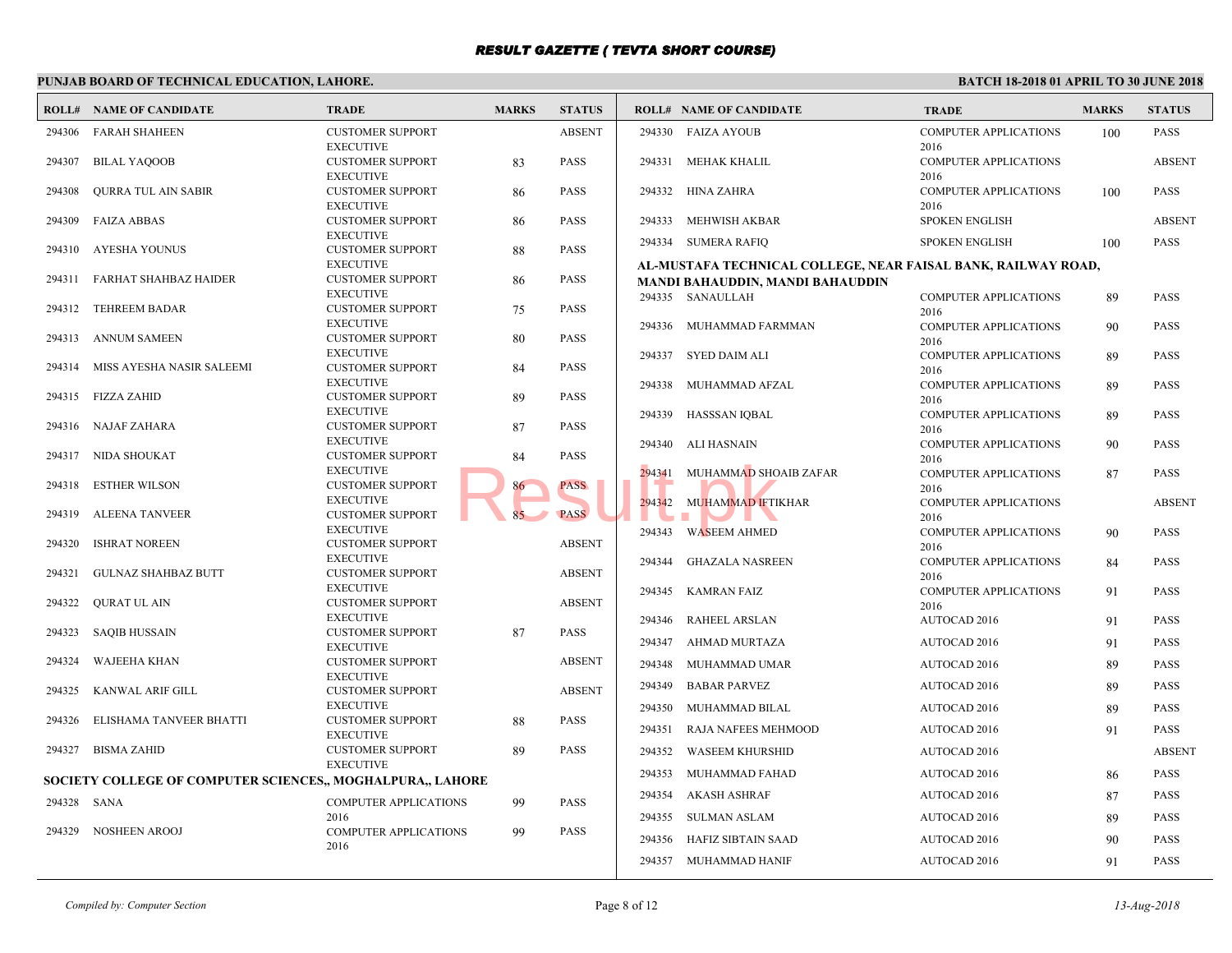|        | PUNJAB BOARD OF TECHNICAL EDUCATION, LAHORE.                  |                                      |              |               |        |                                |                     |
|--------|---------------------------------------------------------------|--------------------------------------|--------------|---------------|--------|--------------------------------|---------------------|
|        | <b>ROLL# NAME OF CANDIDATE</b>                                | <b>TRADE</b>                         | <b>MARKS</b> | <b>STATUS</b> |        | <b>ROLL# NAME OF CANDIDATE</b> | <b>TRAL</b>         |
| 294358 | NADEEM RAFAQAT                                                | AUTOCAD 2016                         | 91           | <b>PASS</b>   | 294385 | MURSALEEN KHAN                 | <b>COMP</b>         |
| 294359 | MUHAMMAD WALEED ISHAQ                                         | <b>AUTOCAD 2016</b>                  | 90           | <b>PASS</b>   | 294386 | MUBASHIR SHEHZAD               | 2016<br><b>COMP</b> |
| 294360 | REHMAN IQBAL                                                  | <b>AUTOCAD 2016</b>                  | 88           | <b>PASS</b>   |        |                                | 2016                |
| 294361 | <b>QAISER MEHDI</b>                                           | AUTOCAD 2016                         | 91           | <b>PASS</b>   | 294387 | AHTESHAM NAZAR                 | <b>COMP</b>         |
| 294362 | <b>MUNEEB ARSHAD</b>                                          | <b>AUTOCAD 2016</b>                  | 90           | <b>PASS</b>   | 294388 | <b>SANWAL IQBAL</b>            | 2016<br><b>COMP</b> |
|        |                                                               |                                      |              |               |        |                                | 2016                |
| 294363 | <b>BISMILLA</b>                                               | AUTOCAD 2016                         | 88           | <b>PASS</b>   | 294389 | MUHAMMAD IHSAN                 | <b>COMP</b>         |
| 294364 | <b>WAQAR AHMAD</b>                                            | <b>AUTOCAD 2016</b>                  | 88           | <b>PASS</b>   |        |                                | 2016                |
| 294365 | MUHAMMAD TAZEEM NASEER                                        | <b>AUTOCAD 2016</b>                  | 89           | <b>PASS</b>   | 294390 | MUHAMMAD ZAHOOR                | <b>COMP</b><br>2016 |
| 294366 | HAMED RABEEL HASSAN                                           | <b>AUTOCAD 2016</b>                  | 89           | <b>PASS</b>   | 294391 | MUHAMMAD ABUZAR                | <b>COMP</b>         |
| 294367 | <b>USMAN IJAZ</b>                                             | <b>AUTOCAD 2016</b>                  | 92           | PASS          |        |                                | 2016                |
| 294368 | WAQAS NAZIR                                                   | <b>AUTOCAD 2016</b>                  | 90           | <b>PASS</b>   | 294392 | SYED FARHAN SAFDAR BUKHARI     | <b>COMP</b><br>2016 |
|        | COTTAGE,, NAMMAL, NEAR DHOKE MASTIAL, 35 KILOMETTER, MIANWALI |                                      |              |               | 294393 | MUHAMMAD USMAN                 | <b>COMP</b>         |
|        | 294369 IZHAR UL HAQ                                           | COMPUTER APPLICATIONS                | 92           | <b>PASS</b>   | 294394 | <b>SHAFIQ AHMAD</b>            | 2016<br><b>COMP</b> |
|        |                                                               | 2016                                 |              |               |        |                                | 2016                |
| 294370 | UBAID ULLAH                                                   | COMPUTER APPLICATIONS                | 99           | <b>PASS</b>   | 294395 | MUZAMIL IQBAL                  | <b>COMP</b>         |
| 294371 | MUHAMMAD AHTESHAM UL HASAN                                    | 2016<br><b>COMPUTER APPLICATIONS</b> | 92           | <b>PASS</b>   | 294396 | MUHAMMAD ARAMISH ISMAIL        | 2016<br><b>COMP</b> |
| 294372 | <b>QAISAR ABBAS</b>                                           | 2016<br>COMPUTER APPLICATIONS        | 85           | <b>PASS</b>   | 294397 | <b>GOHAR ABBAS</b>             | 2016<br><b>COMP</b> |
|        |                                                               | 2016                                 |              |               |        |                                | 2016                |
| 294373 | MUHAMMAD SHOAIB                                               | <b>COMPUTER APPLICATIONS</b><br>2016 | 85           | <b>PASS</b>   | 294398 | MUHAMMAD ADNAN                 | <b>COMP</b><br>2016 |
| 294374 | SANA ULLAH                                                    | <b>COMPUTER APPLICATIONS</b><br>2016 | 88           | <b>PASS</b>   | 294399 | MUHAMMAD SAFEER                | <b>COMP</b>         |
| 294375 | USAMA KHALID                                                  | COMPUTER APPLICATIONS                | 84           | <b>PASS</b>   | 294400 | MUHAMMAD BILAL                 | 2016<br><b>COMP</b> |
|        |                                                               | 2016                                 |              |               |        |                                | 2016                |
| 294376 | MUHAMMAD QASIM ABBAS                                          | <b>COMPUTER APPLICATIONS</b><br>2016 | 88           | <b>PASS</b>   | 294401 | MUHAMMAD HASANAIN SALEEM       | <b>COMP</b>         |
| 294377 | <b>KASHIF MINHAS</b>                                          | <b>COMPUTER APPLICATIONS</b>         | 85           | PASS          | 294402 | MUHAMMAD ZAHID                 | 2016<br><b>COMP</b> |
|        |                                                               | 2016                                 |              |               |        |                                | 2016                |
| 294378 | <b>AMIR SULTAN</b>                                            | COMPUTER APPLICATIONS                | 88           | <b>PASS</b>   | 294403 | MUHAMMAD HAFEEZ                | <b>COMP</b>         |
| 294379 | ABDUL RAHEEM                                                  | 2016<br><b>COMPUTER APPLICATIONS</b> |              | <b>ABSENT</b> | 294404 | <b>NAVEED AHMED</b>            | 2016<br><b>COMP</b> |
|        |                                                               | 2016                                 |              |               |        |                                | 2016                |
| 294380 | AHMAD FARAZ                                                   | <b>COMPUTER APPLICATIONS</b>         | 90           | <b>PASS</b>   | 294405 | ARSLAN ALI SHAH                | <b>COMP</b>         |
| 294381 | ATTA ULLAH                                                    | 2016<br><b>COMPUTER APPLICATIONS</b> | 90           | <b>PASS</b>   | 294406 | <b>GHULAM AHMAD</b>            | 2016<br><b>COMP</b> |
|        |                                                               | 2016                                 |              |               |        |                                | 2016                |
| 294382 | MUHAMMAD WAQAS                                                | COMPUTER APPLICATIONS<br>2016        | 87           | <b>PASS</b>   | 294407 | MUHAMMAD NOUMAN                | <b>COMP</b><br>2016 |
| 294383 | MUHAMMAD SOHAIL                                               | <b>COMPUTER APPLICATIONS</b>         | 86           | <b>PASS</b>   | 294408 | REHMAT ULLAH                   | <b>COMP</b>         |
|        |                                                               | 2016                                 |              |               |        |                                | 2016                |
| 294384 | <b>SHUMAIL ABBAS</b>                                          | <b>COMPUTER APPLICATIONS</b>         | 86           | PASS          | 294409 | <b>ZEESHAN ABBAS</b>           | <b>COMP</b>         |
|        |                                                               | 2016                                 |              |               |        |                                | 2016                |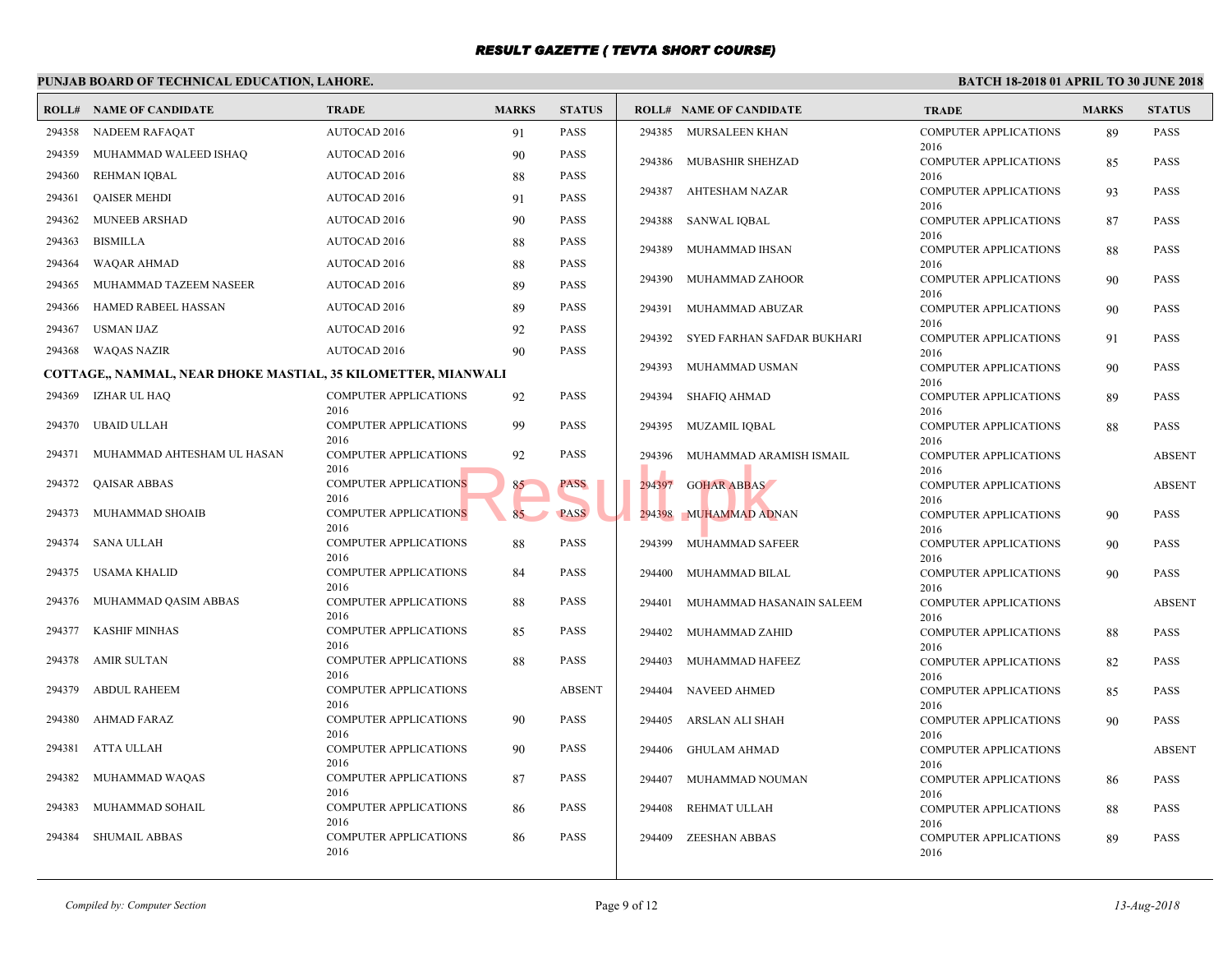|        | <b>ROLL# NAME OF CANDIDATE</b>                                            | <b>TRADE</b>                         | <b>MARKS</b> | <b>STATUS</b> |        | <b>ROLL# NAME OF CANDIDATE</b>                | <b>TRAL</b>         |
|--------|---------------------------------------------------------------------------|--------------------------------------|--------------|---------------|--------|-----------------------------------------------|---------------------|
| 294410 | <b>FARAZ AKBAR</b>                                                        | <b>COMPUTER APPLICATIONS</b>         | 89           | PASS          | 294440 | TANZEELA ZAMAN                                | <b>COOK</b>         |
| 294411 | SOHAIL IQBAL                                                              | 2016<br><b>COMPUTER APPLICATIONS</b> | 86           | <b>PASS</b>   | 294441 | ATIQA ZAMAN                                   | <b>COOK</b>         |
|        |                                                                           | 2016                                 |              |               |        | 294442 MAMOONA RASOOL                         | <b>COOK</b>         |
| 294412 | <b>TOUQEER SAJID</b>                                                      | <b>COMPUTER APPLICATIONS</b>         |              | <b>ABSENT</b> |        | PRIME COLLEGE INFORMATION TECHNOLOGY, 50-     |                     |
| 294413 | MUHAMMAD ZUBAIR                                                           | 2016<br><b>COMPUTER APPLICATIONS</b> | 89           | <b>PASS</b>   |        | ROAD, RAHIM YAR KHAN                          |                     |
|        |                                                                           | 2016                                 |              |               |        | 294443 ASIM DILDAR                            | <b>COMP</b>         |
|        | <b>GOVERNMENT TECHNICAL TRAINING CENTRE (FEMALE), , PIPLAN</b>            |                                      |              |               | 294444 | MUHAMMAD MANSOOR                              | 2016<br><b>COMP</b> |
| 294414 | AREEBA NAZ                                                                | <b>HAND EMBROIDERY</b>               |              | <b>ABSENT</b> |        |                                               | 2016                |
| 294415 | <b>SHAISTA ANWAR</b>                                                      | <b>HAND EMBROIDERY</b>               | 91           | <b>PASS</b>   |        | 294445 MUHAMMAD ATIF                          | <b>COMP</b>         |
| 294416 | <b>IQRA YASMEEN</b>                                                       | HAND EMBROIDERY                      | 94           | <b>PASS</b>   | 294446 | SAKINDAR HAYAT                                | 2016<br><b>COMP</b> |
| 294417 | <b>SHANZA HAMEED</b>                                                      | <b>HAND EMBROIDERY</b>               | 93           | <b>PASS</b>   |        |                                               | 2016                |
| 294418 | <b>SUGHRA BIBI</b>                                                        | <b>HAND EMBROIDERY</b>               | 83           | <b>PASS</b>   | 294447 | <b>ABDUL HASEEB</b>                           | <b>COMP</b><br>2016 |
| 294419 | <b>CHANDA NOUREEN</b>                                                     | HAND EMBROIDERY                      | 92           | <b>PASS</b>   | 294448 | ZOHAIB HUSSAIN                                | <b>COMP</b>         |
|        |                                                                           |                                      |              |               |        |                                               | 2016                |
| 294420 | SHAZIA AYUB                                                               | <b>HAND EMBROIDERY</b>               | 84           | PASS          | 294449 | MUHAMMAD SHAHROZ ZAIB                         | <b>COMP</b><br>2016 |
| 294421 | <b>SEHRUSH KHAN</b>                                                       | <b>HAND EMBROIDERY</b>               | 86           | PASS          | 294450 | HAFIZ MUHAMMAD WAQAR                          | <b>COMP</b>         |
| 294422 | SHAISTA ALAMGEER                                                          | <b>HAND EMBROIDERY</b>               | 83           | PASS          |        | <b>MAHMOOD</b>                                | 2016                |
|        | <b>SUPERIOR BEAUTY COLLEGE &amp; SALOON, MUHALLAH REHMAT PURA, STREET</b> |                                      |              |               | 294451 | <b>IFFAT YASEEN</b>                           | WEB I               |
| 294423 | NO.1 NEAR OLD AL-FAISAL CINEMA, PAKPATTAN SHARIF<br>SIBGHA ZAMAN          | DOMESTIC TAILORING 2016              | 95           | <b>PASS</b>   | 294452 | <b>IMRAN SARWAR</b>                           | WEB I               |
|        |                                                                           |                                      |              |               | 294453 | NADIR SHAH                                    | <b>WEB</b> I        |
| 294424 | MEHNAZ ANJUM                                                              | DOMESTIC TAILORING 2016              | 77           | <b>PASS</b>   |        | PAKISTAN NAVY WOMEN ASSOCIATION TRAINING      |                     |
| 294425 | AQSA RIAZ                                                                 | DOMESTIC TAILORING 2016              | 98           | PASS          |        | <b>COMMANDER NORTH, SECTOR E-8, ISLAMABAD</b> |                     |
| 294426 | <b>MAHWISH NIDA</b>                                                       | DOMESTIC TAILORING 2016              | 92           | <b>PASS</b>   |        | 294454 JAWEEDA BIBI                           | MACH<br>2016        |
| 294427 | <b>MEHWISH</b>                                                            | DOMESTIC TAILORING 2016              | 70           | PASS          |        | 294455 MARYAM SALEEM                          | MACH                |
| 294428 | RIMSHA                                                                    | DOMESTIC TAILORING 2016              |              | <b>ABSENT</b> |        |                                               | 2016                |
| 294429 | AMINA ASLAM                                                               | <b>BEAUTICIAN</b>                    | 88           | <b>PASS</b>   |        | CIVIL WORKS ORGANIZATION, PO NO 368, RAWALP   |                     |
| 294430 | <b>SHAMA NAZEER</b>                                                       | <b>BEAUTICIAN</b>                    | 92           | <b>PASS</b>   | 294456 | QAZI MEHMOOD ANWAR                            | <b>MATE</b>         |
| 294431 | <b>IRSA ABID</b>                                                          | <b>BEAUTICIAN</b>                    | 74           | PASS          | 294457 | <b>AWAIS FAROOQ</b>                           | <b>MATE</b>         |
| 294432 | SYEDA FIZA SAJJAD                                                         | <b>BEAUTICIAN</b>                    | 97           | PASS          | 294458 | MUHAMMAD ZARHAB MUMTAZ                        | <b>MATE</b>         |
| 294433 | <b>SAJIDA BIBI</b>                                                        | <b>BEAUTICIAN</b>                    | 66           | PASS          | 294459 | WAQAS KHAN JADOON                             | <b>MATE</b>         |
| 294434 | IRM SHAZADI                                                               | <b>BEAUTICIAN</b>                    |              | <b>ABSENT</b> | 294460 | MUHAMMAD MURTAZA KHAN                         | <b>MATE</b>         |
| 294435 | <b>GHULAM FATIMA</b>                                                      | COOKING & BAKING 2016                | 93           | PASS          | 294461 | NAQASH MALIK                                  | <b>MATE</b>         |
| 294436 | <b>TAHIRA HANIF</b>                                                       | COOKING & BAKING 2016                |              | <b>ABSENT</b> | 294462 | SAJID RAHIM                                   | <b>MATE</b>         |
| 294437 | <b>SANA MUNIR</b>                                                         | COOKING & BAKING 2016                |              | <b>PASS</b>   | 294463 | USAMA MAQSOOD                                 | <b>MATE</b>         |
|        |                                                                           |                                      | 76           |               | 294464 | AHSAN RAZA                                    | <b>MATE</b>         |
| 294438 | AYESHA BIBI                                                               | COOKING & BAKING 2016                | 75           | PASS          | 294465 | AMMAR AHMAD                                   | <b>MATE</b>         |
| 294439 | <b>AQSA MUNAWAR</b>                                                       | COOKING & BAKING 2016                |              | <b>ABSENT</b> |        |                                               |                     |
|        |                                                                           |                                      |              |               |        |                                               |                     |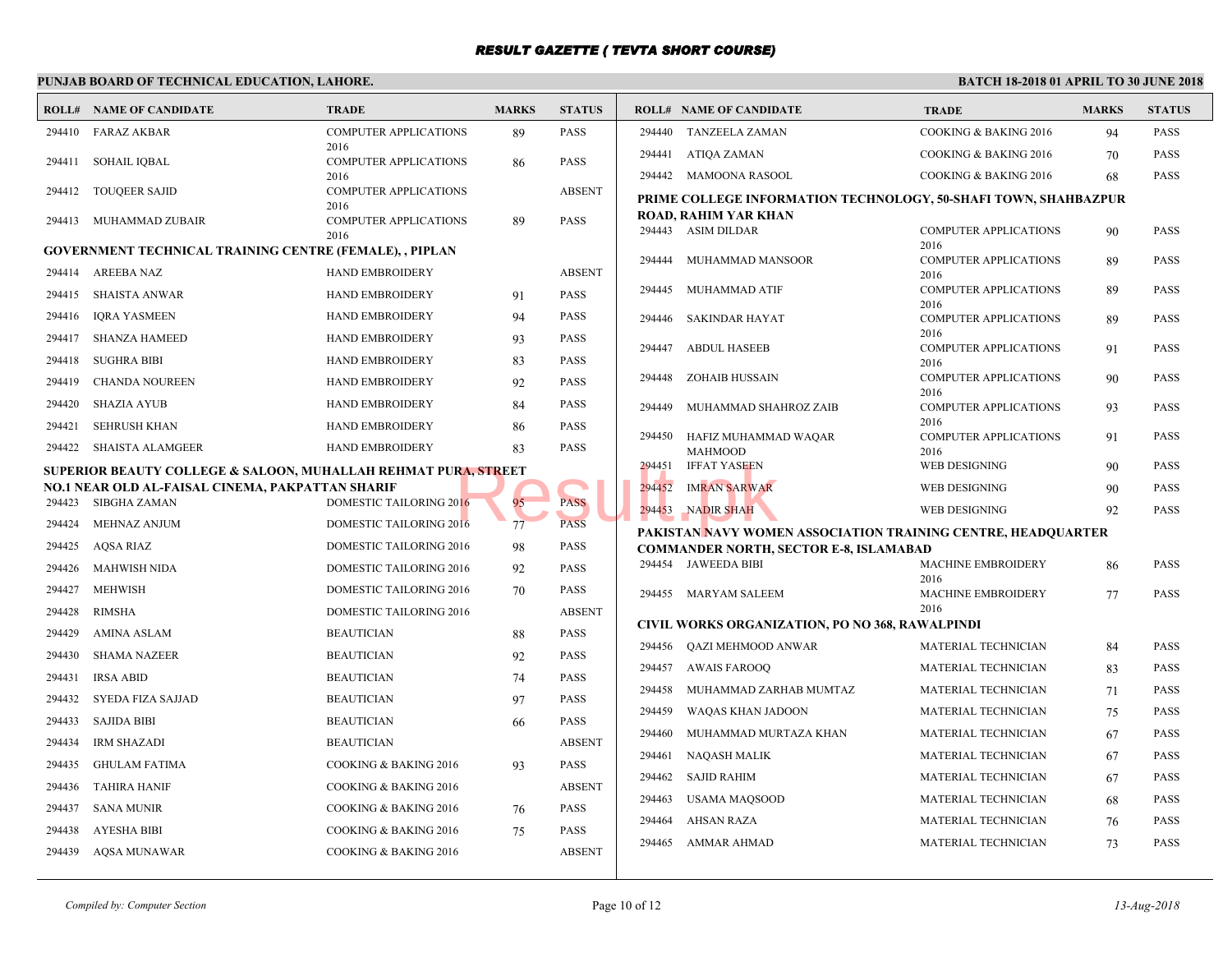|        | <b>ROLL# NAME OF CANDIDATE</b>                                                                             | <b>TRADE</b>                         | <b>MARKS</b> | <b>STATUS</b> |        | <b>ROLL# NAME OF CANDIDATE</b> | <b>TRAI</b>         |
|--------|------------------------------------------------------------------------------------------------------------|--------------------------------------|--------------|---------------|--------|--------------------------------|---------------------|
| 294466 | ILYAS AZEEM                                                                                                | MATERIAL TECHNICIAN                  | 64           | PASS          |        | 294493 SAMRA YOUSAF            | <b>COMP</b>         |
| 294467 | AMAN ULLAH                                                                                                 | MATERIAL TECHNICIAN                  | 70           | PASS          | 294494 | <b>BUSHRA GULZAR</b>           | 2016<br><b>COMP</b> |
| 294468 | YAWAR ABBAS                                                                                                | MATERIAL TECHNICIAN                  | 68           | PASS          |        |                                | 2016                |
| 294469 | <b>ANEEB BASHIR</b>                                                                                        | <b>MATERIAL TECHNICIAN</b>           | 70           | <b>PASS</b>   | 294495 | <b>FAIZA AKRAM</b>             | <b>COMP</b>         |
| 294470 | MUHAMMAD KAMRAN                                                                                            | <b>MATERIAL TECHNICIAN</b>           | 77           | <b>PASS</b>   | 294496 | ZARKA ASLAM                    | 2016<br><b>BEAU</b> |
| 294471 | ZAIN KIANI                                                                                                 | MATERIAL TECHNICIAN                  | 66           | PASS          | 294497 | <b>ANEETA</b>                  | <b>BEAU</b>         |
| 294472 | MUHAMMAD TANVEER                                                                                           | MATERIAL TECHNICIAN                  |              | FAIL          | 294498 | SUNAINA                        | <b>BEAU</b>         |
|        | PAK EMIRATES POLYTECHNIC INSTITUTE, EMIRATES BUILDING I.J.P ROAD                                           |                                      |              |               | 294499 | MUQADAS NAWAZ                  | <b>BEAU</b>         |
|        | NEAR KOHISTAN BUS TERMINAL,PEER WADHI MORE, RAWALPINDI                                                     |                                      |              |               | 294500 | <b>SIDRA SAEED</b>             | <b>BEAU</b>         |
|        | 294473 NABEEL ZIA                                                                                          | <b>SAFETY OFFICER</b>                | 71           | PASS          | 294501 | <b>GHAZALA ASIF</b>            | <b>BEAU</b>         |
| 294474 | USMAN AHMAD                                                                                                | <b>SAFETY OFFICER</b>                | 76           | PASS          | 294502 | ZAREENA IQBAL                  | <b>BEAU</b>         |
| 294475 | MUHAMMAD KASHIF                                                                                            | AUTOCAD 2016                         | 73           | PASS          | 294503 | <b>BILQEES SULTANA</b>         | <b>BEAU</b>         |
| 294476 | AFTAB JILLANI                                                                                              | AUTOCAD 2016                         |              | <b>ABSENT</b> | 294504 | MAHTAB GEORGE                  | <b>BEAU</b>         |
| 294477 | ARSHAD UR REHMAN                                                                                           | <b>COMPUTER GRAPHICS</b>             | 66           | PASS          | 294505 | VANIZA ASLAM                   | <b>BEAU</b>         |
| 294478 | <b>BILAL AHMED</b>                                                                                         | <b>COMPUTER GRAPHICS</b>             | 70           | PASS          | 294506 | HIRA MEHTAB                    | <b>BEAU</b>         |
| 294479 | <b>SOHAIL MEHBOOB</b>                                                                                      | <b>COMPUTER GRAPHICS</b>             | 62           | PASS          | 294507 | SABA BUKHARI                   | <b>BEAU</b>         |
| 294480 | MOHTESHIY AZIZ                                                                                             | <b>COMPUTER GRAPHICS</b>             | 79           | PASS          | 294508 | <b>IORA SHEHZADI</b>           | <b>BEAU</b>         |
|        | DISTRICT INDUSTRIAL HOME (SANATZAR), KHALID ROAD,NEAR GUL MASJID,<br>OPPOSITE CRICKET STADIUM, SHEIKHUPURA |                                      |              |               | 294509 | <b>KINZA JAVED</b>             | <b>BEAU</b>         |
|        | 294481 ZARISH KHAN                                                                                         | <b>COMPUTER APPLICATIONS</b>         | 78           | <b>PASS</b>   | 294510 | AMNA RIASAT                    | <b>BEAU</b>         |
|        |                                                                                                            | 2016                                 |              |               | 294511 | <b>ISHRET REHMAT</b>           | <b>DOME</b>         |
| 294482 | <b>ROBIA ISHAQ</b>                                                                                         | <b>COMPUTER APPLICATIONS</b><br>2016 | 69           | PASS          |        | 294512 AMINA ILYAS             | <b>DOME</b>         |
| 294483 | ZARAFSHAN ANWAR                                                                                            | <b>COMPUTER APPLICATIONS</b><br>2016 | 84           | PASS          |        | 294513 SADIA JEHANGIR          | <b>DOME</b>         |
| 294484 | <b>FOUZIA MANZOOR</b>                                                                                      | <b>COMPUTER APPLICATIONS</b>         | 73           | PASS          |        | 294514 ZAIB UL NISA            | <b>DOME</b>         |
| 294485 | QURAT UL AIN MUGHAL                                                                                        | 2016<br><b>COMPUTER APPLICATIONS</b> | 81           | <b>PASS</b>   |        | 294515 FAIZA MUSHTAQ           | <b>DOME</b>         |
|        |                                                                                                            | 2016                                 |              |               | 294516 | RUBI TABBASUM                  | <b>DOME</b>         |
| 294486 | ANAM JAVID                                                                                                 | <b>COMPUTER APPLICATIONS</b><br>2016 | 77           | <b>PASS</b>   |        | 294517 SAMIA FATIMA VIRK       | <b>DOME</b>         |
| 294487 | YASMEEN BIBI                                                                                               | <b>COMPUTER APPLICATIONS</b>         | 71           | <b>PASS</b>   |        | 294518 ANAM JAVAID             | <b>DOME</b>         |
| 294488 | NOOR UL HUDA                                                                                               | 2016<br><b>COMPUTER APPLICATIONS</b> | 68           | PASS          | 294519 | ASIMA NOOR                     | <b>DOME</b>         |
|        |                                                                                                            | 2016                                 |              |               | 294520 | <b>AOSA NOUREEN</b>            | <b>DOME</b>         |
| 294489 | SADIA SADIQ                                                                                                | <b>COMPUTER APPLICATIONS</b><br>2016 | 74           | PASS          | 294521 | <b>BUSHAR ANSARI</b>           | <b>DOME</b>         |
| 294490 | <b>MEHWISH BIBI</b>                                                                                        | COMPUTER APPLICATIONS                | 83           | PASS          | 294522 | <b>IRUM BATOOL</b>             | <b>DOME</b>         |
| 294491 | AROOJ FATIMA                                                                                               | 2016<br><b>COMPUTER APPLICATIONS</b> | 66           | PASS          |        | 294523 NAJAF IJAZ              | <b>DOME</b>         |
|        |                                                                                                            | 2016                                 |              |               | 294524 | ZAINAB ZULFIQAR                | <b>DOME</b>         |
| 294492 | ARZOO YAQOOB                                                                                               | <b>COMPUTER APPLICATIONS</b><br>2016 | 70           | PASS          |        | 294525 SANAM SHAHZADI          | <b>DOME</b>         |
|        |                                                                                                            |                                      |              |               |        |                                |                     |